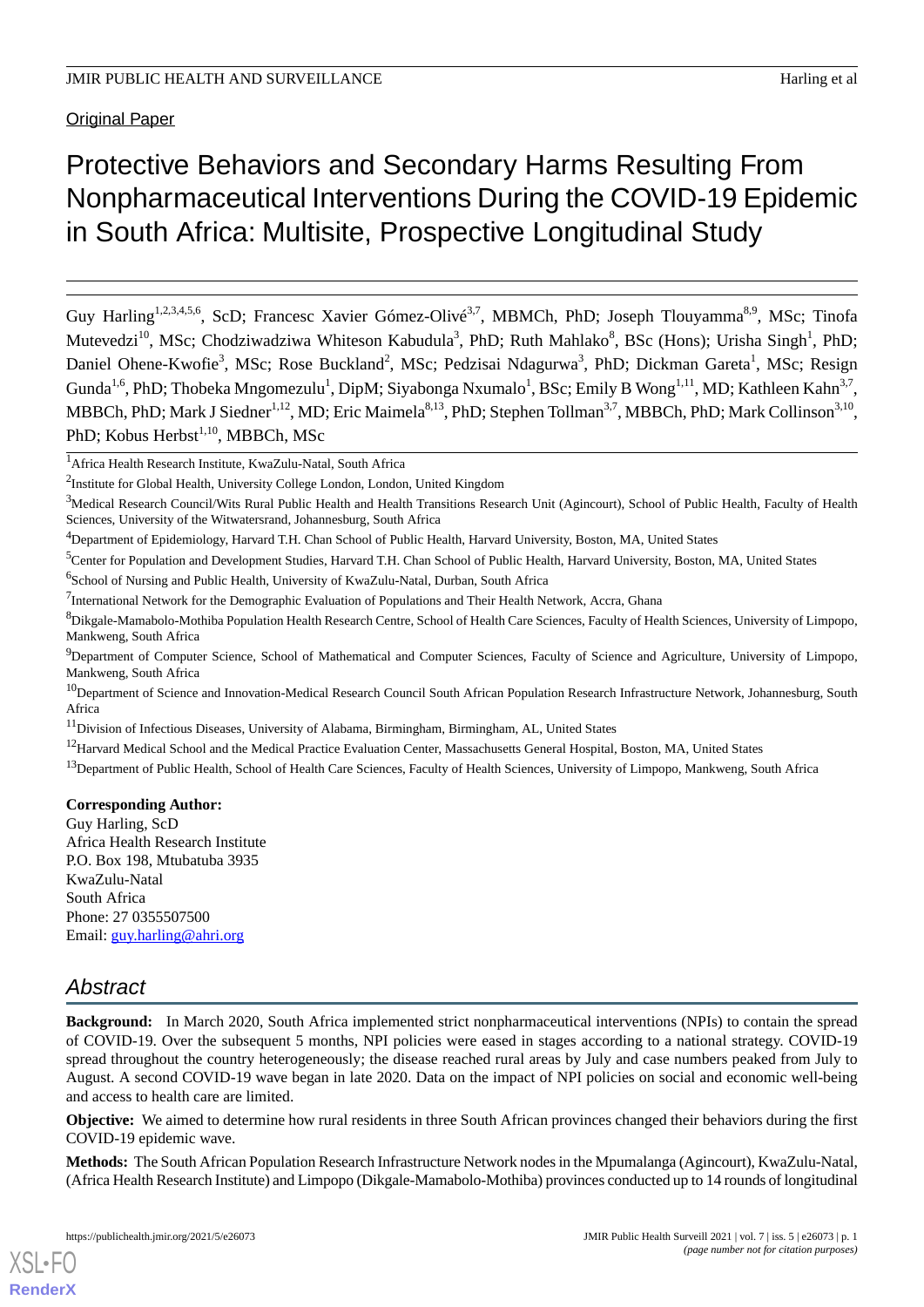telephone surveys among randomly sampled households from rural and periurban surveillance populations every 2-3 weeks. Interviews included questions on the following topics: COVID-19–related knowledge and behaviors, the health and economic impacts of NPIs, and mental health. We analyzed how responses varied based on NPI stringency and household sociodemographics.

**Results:** In total, 5120 households completed 23,095 interviews between April and December 2020. Respondents'self-reported satisfaction with their COVID-19–related knowledge and face mask use rapidly rose to 85% and 95%, respectively, by August. As selected NPIs were eased, the amount of travel increased, economic losses were reduced, and the prevalence of anxiety and depression symptoms fell. When the number of COVID-19 cases spiked at one node in July, the amount of travel dropped rapidly and the rate of missed daily medications doubled. Households where more adults received government-funded old-age pensions reported concerns about economic matters and medication access less often.

**Conclusions:** South Africans complied with stringent, COVID-19–related NPIs despite the threat of substantial social, economic, and health repercussions. Government-supported social welfare programs appeared to buffer interruptions in income and health care access during local outbreaks. Epidemic control policies must be balanced against the broader well-being of people in resource-limited settings and designed with parallel support systems when such policies threaten peoples' income and access to basic services.

*(JMIR Public Health Surveill 2021;7(5):e26073)* doi:  $10.2196/26073$ 

#### **KEYWORDS**

behaviour change; COVID-19; economic well-being; health care access; health knowledge; mental health; South Africa; surveillance; nonpharmaceutical interventions

# *Introduction*

Since the emergence of COVID-19 in humans in late 2019, the epidemic has spread to every country in the world, resulting in direct mortality and morbidity [\[1](#page-13-0)] and indirect impacts on physical and mental health and economic well-being [\[2-](#page-13-1)[4\]](#page-13-2). Shortly after COVID-19 was declared a Public Health Emergency of International Concern on January 30, 2020, South Africa was identified as a highly vulnerable country due to (1) its extensive internal and international transportation links [[5\]](#page-13-3); (2) its burden of infectious and noncommunicable health conditions [[6](#page-13-4)[,7](#page-13-5)]; and (3) its large, socioeconomically vulnerable population [[8\]](#page-13-6). The national government rapidly announced strict, nationwide nonpharmaceutical interventions (NPIs; Level 5 lockdown) on March 26, 2020. Under these NPIs, leaving home was only allowed for grocery shopping, obtaining medicine and medical care, or conducting permitted essential work. Furthermore, tobacco and alcohol sales were banned, and from May 1 onward, face mask use was mandatory in public spaces. These regulations were accompanied with guidance on enhanced handwashing, sanitizer use, and surface cleaning.

The lockdown was intended to (1) reduce COVID-19 transmission through strictly restricting physical interactions; (2) prevent rapid epidemic growth and allow health care providers to prepare for a subsequent rise in the demand for care; (3) promote widespread educational campaigns to reduce COVID-19 transmission; and (4) initiate an ambitious, country-wide, community-based COVID-19 screening and testing program [[9\]](#page-13-7). Between May and September 2020, the lockdown was gradually eased, allowing people to return work and school and engage in limited public gatherings. For example, under Level 4 lockdown, restrictions were eased to allow the restarting of work in high-value sectors, meal deliveries, and nongroup daytime exercise. Under Level 3 lockdown, limited religious gatherings, professional noncontact sports, and sit-down meals were allowed.

confirmed COVID-19 cases and over 14,000 deaths [\[10](#page-14-0)]; the COVID-19 epidemic in South Africa was among the 10 largest epidemics reported worldwide by that date [\[11\]](#page-14-1). The true impact of the epidemic appears to be even greater, with an excess of 42,396 deaths reported in South Africa between January and August 2020 compared to those reported in the same period in 2018 and 2019 [[12\]](#page-14-2). The relaxation of lockdown regulations, which occurred even as the epidemic grew, reflected competing health and economic

Although the cumulative number of COVID-19 cases slowly grew during April 2020, the disease incidence curve rapidly rose from May onward, peaking between June and August. By September 1, 2020, South Africa had reported over 625,000

vulnerabilities and priorities as well as sustained popular pressures [\[13](#page-14-3)-[15\]](#page-14-4). There was widespread concern that the lockdown was substantially affecting the national economy; individual household livelihoods; and access to education, health care, and medication [[8](#page-13-6)[,16](#page-14-5)]. Additionally, some expected the lockdown to be futile, since much of the population could neither maintain physical distancing nor implement NPIs due to household and community overcrowding and limited access to running water and sanitation [[17\]](#page-14-6).

Robust data are essential for evaluating the hypotheses that lockdowns cause substantial harm or are futile and for targeting locations that are the most in need of resources. The impact of NPIs has been evaluated in various low- and middle-income countries, generating evidence of early reductions in income and food security and the rapid, substantial uptake of protective behaviors [\[18](#page-14-7)-[22\]](#page-14-8).

Although South Africa has effective national health care surveillance systems, there is limited capacity for monitoring the social and behavioral effects of NPIs on the COVID-19 epidemic at a local level. NPIs, such as those implemented in South Africa, might be expected to generate differing risks and benefits across socioeconomic settings. For example, there was unease in rural areas regarding water access for hand hygiene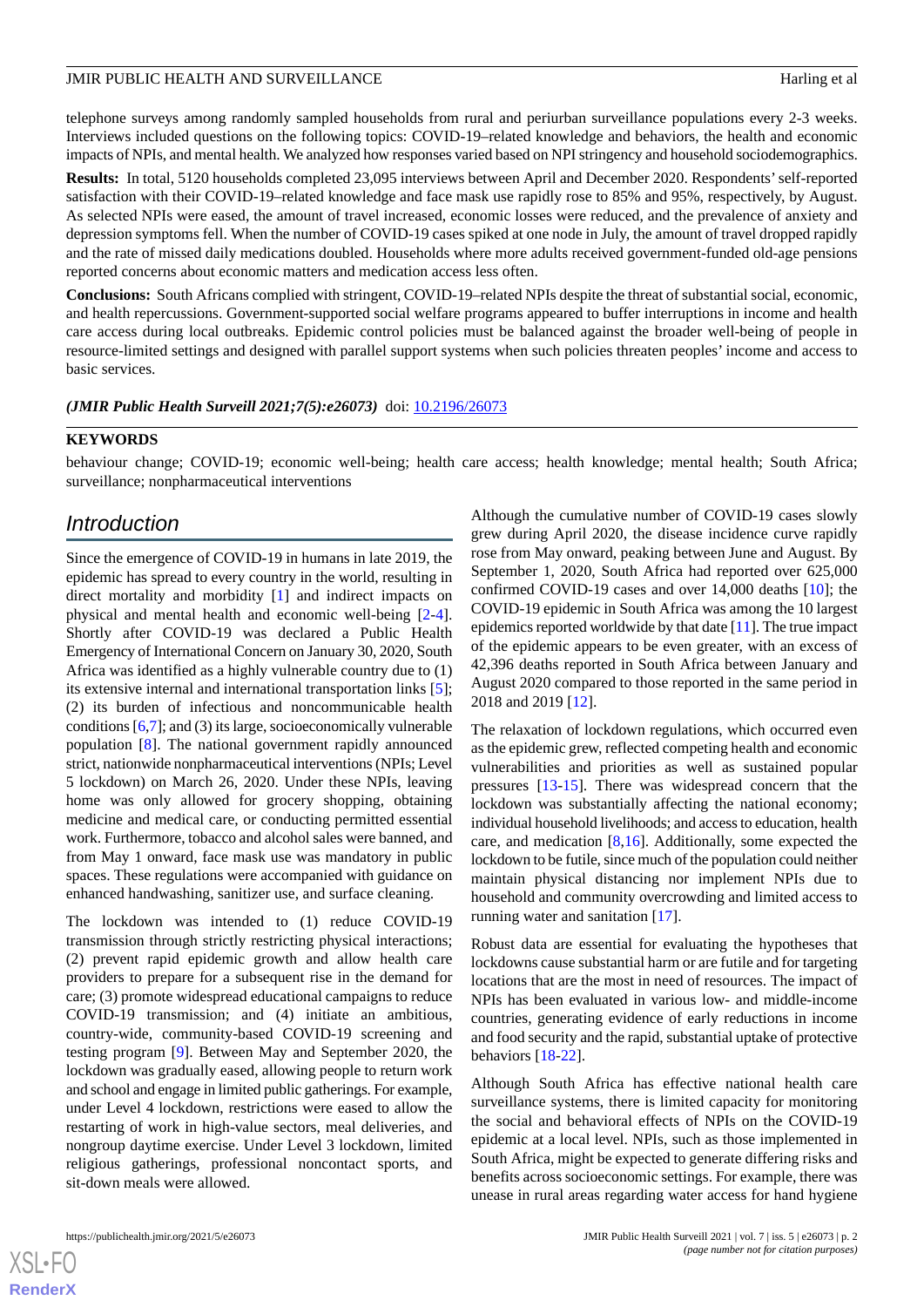and *imilindo* (funeral night vigils held in crowded rooms) [[23\]](#page-14-9), while people from urban areas worried about dwelling proximity and shared ablutions [[24\]](#page-14-10). The number of robust comparisons between urban and rural settings has been limited, but such comparisons are vital if public sector responses are to be effectively aligned with prevailing conditions.

To date, most evaluations of the impact of COVID-19 in South Africa have been limited to web-based or urban settings [\[25-](#page-14-11)[27\]](#page-14-12). Studies on the initial weeks of lockdown reported that although people had substantial concerns about the disease and its economic impact, they also had a strong willingness to abide by travel restrictions and other measures [[26,](#page-14-13)[27](#page-14-12)]. To date, the most comprehensive longitudinal study of the impact of the COVID-19 epidemic in South Africa on behavior is the National Income Dynamics Study (NIDS)-Coronavirus Rapid Mobile Survey (CRAM). The NIDS is an ongoing panel survey that began in 2008 and follows a nationally representative sample of households and their members [[28\]](#page-14-14). The NIDS-CRAM recontacted NIDS respondents from the most recent interview wave in 2017 [[29\]](#page-14-15). In 2020, 3 rounds of telephonic data collection were completed (first round: May and June; second round: July and August; third round: November and December), and data on a wide range of social and economic impacts of the epidemic were captured [\[25](#page-14-11),[30](#page-14-16)[,31](#page-15-0)]. Employment dropped sharply after lockdown was imposed, but by October 2020 the overall employment rate appeared to have recovered, although not for women or respondents with low levels of education. The provision of increased government support, including top-ups for existing unconditional grants (which ended after October) and the new, temporary Social Relief of Distress grant for working-aged adults with no other sources of support appeared to aid households, particularly those in rural areas [[32\]](#page-15-1). However, the withdrawal of these grants has caused concern. Mental health concerns remained substantial throughout the year and were positively associated with household child hunger [[33\]](#page-15-2).

The NIDS-CRAM has substantial strengths in terms of its national reach and wide-ranging topic coverage. However, it only provides sporadic snapshots of the epidemic. We therefore used an existing research infrastructure in three South African provinces to evaluate how health, social, and economic behaviors continuously changed between April and December 2020. We used a high-frequency survey of a panel of households for which substantial, pre-epidemic data were already available. Our first hypothesis was that behaviors would change as regulations and the national epidemic changed. Our second hypothesis was that these changes would vary based on socioeconomic characteristics (those that reflected households' ability to maintain their compliance with NPI and social distancing policies) and households' needs and resources.

# *Methods*

#### **Study Site**

 $XS$ -FO **[RenderX](http://www.renderx.com/)**

The South African Population Research Infrastructure Network (SAPRIN)—an initiative that is hosted by the South African Medical Research Council and receives long-term from the National Department of Science and Innovation—integrates

three Health and Demographic Surveillance System (HDSS) nodes for population and health surveillance: (1) the Medical Research Council (MRC)/Wits Rural Public Health and Health Transitions Research Unit (Agincourt) in Ehlanzeni district, Mpumalanga [\[34](#page-15-3)]; (2) the Dikgale-Mamabolo-Mothiba (DIMAMO) Population Health Research Centre in Capricorn district, Limpopo [[35\]](#page-15-4); and (3) the Africa Health Research Institute (AHRI) in uMkhanyakude district, KwaZulu-Natal [[36\]](#page-15-5). Other urban nodes are under development. The nodes, which each contain over 100,000 individuals residing in approximately 20,000 households, vary in settlement structure and density. The three districts are rural or periurban areas that are located on the east side of South Africa (Figure S1 in [Multimedia Appendix 1\)](#page-13-8) and have low average income levels relative to the rest of the country. Nodes conduct multiple in-person and telephonic surveys per year to update health and sociodemographic data. However, DIMAMO had only partially captured socioeconomic data for the first time before the COVID-19 epidemic began in South Africa.

#### **Study Design and Implementation**

In March 2020, SAPRIN initiated plans for each HDSS node to implement a high-intensity, longitudinal telephonic survey that covered at least 750 randomly selected households in each province, by using telephone numbers extracted from each node's most recent census. This sample was selected to obtain estimates of survey- and wave-specific proportions with a precision of no less than 4 percentage points, under the assumption of an 80% response rate based on past SAPRIN surveys. Every 2-3 weeks, a central call center at each node contacted households and asked a primary respondent to answer questions on behalf of the household. Primary respondents had to be resident adult members of the household (aged ≥18 years). To combat survey fatigue, from mid-September onward or after the seventh survey wave (whichever was earlier), one-third of the cohort was rotated out at each subsequent wave, and a new random sample that included the same number of households was rotated in for 4-6 survey waves. Details for each node are shown in Figure S2 in [Multimedia Appendix 1](#page-13-8).

The questionnaire included both household-level and individual-specific questions; the latter could be directly answered by other household members if they were present. Otherwise, the primary respondent served as a proxy. The questionnaire included COVID-19 symptom screening; individuals who met the Department of Health's COVID-19 symptom criteria were referred for further investigation, possible testing, and care. Data were captured on laptop computers by call center interviewers who used electronic data capture software, including automated skip patterns and validation checks. Telephone calls continued from April to December 2020 with continuous quality monitoring. The survey implementation process at one node (AHRI) is described in detail elsewhere [[37\]](#page-15-6). The study questionnaire is provided in [Multimedia](#page-13-8) [Appendix 1.](#page-13-8)

#### **Outcomes**

Our outcomes for this study were based on answers to questions related to COVID-19 and NPIs in three key domains: (1) COVID-19–related knowledge and behavior; (2) the health and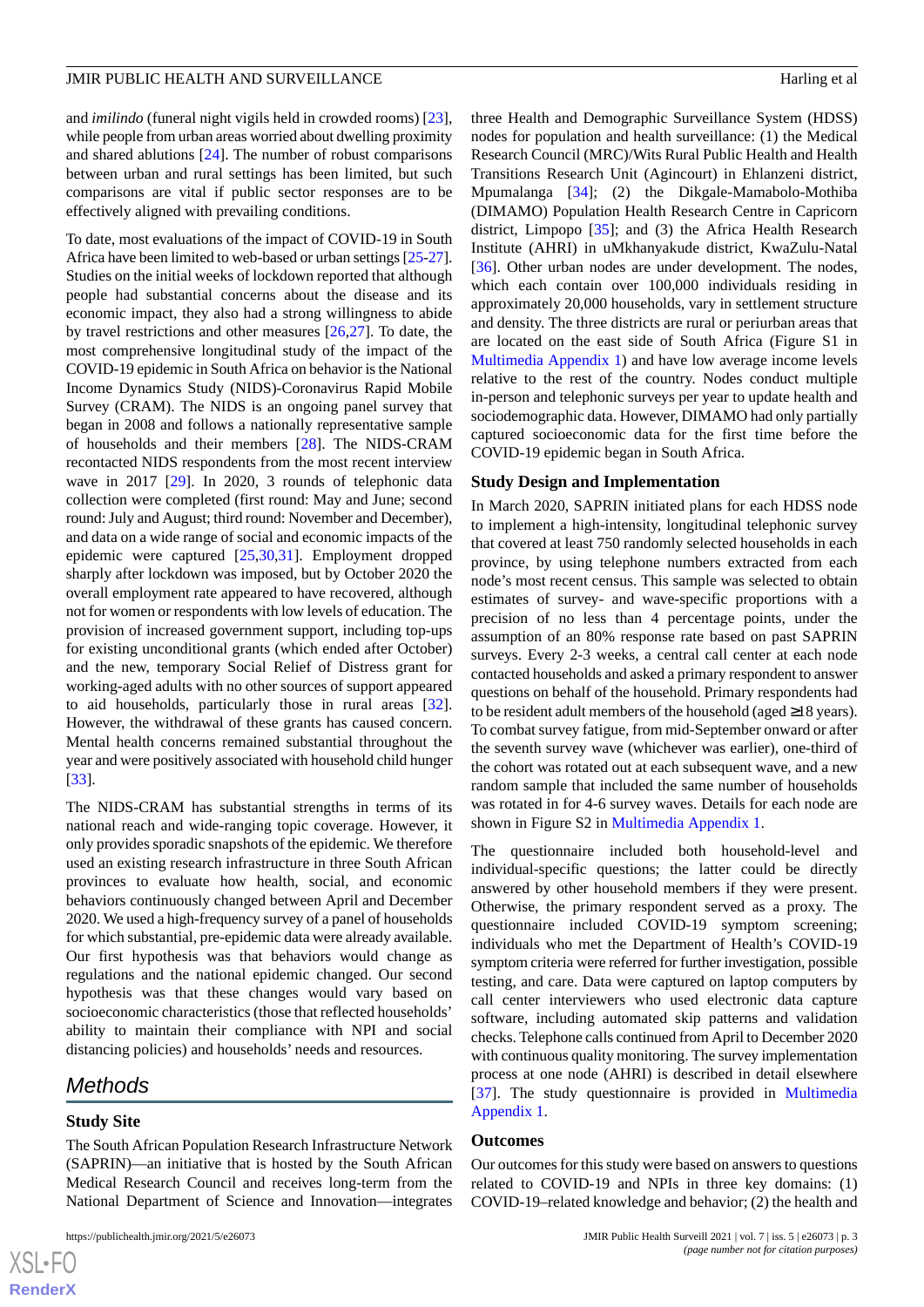economic impacts of NPIs; and (3) mental health. For behavior, the primary respondent was asked to rate their perceived knowledge about COVID-19 on a 5-point scale; we classified respondents as (1) those who self-reported that they did not have enough knowledge or (2) those who reported that they had enough or more than enough knowledge. Respondents were then asked about household behavior changes that they made in response to the COVID-19 epidemic. They were asked whether any resident household member had left the house in the past 7 days and whether any nonhousehold members had visited the house during the preceding day; we classified respondents as either (1) those who reported any number of household or nonhousehold members or (2) those who reported "none" for each question. Respondents were also asked if household members had, over the past 7 days, avoided crowded areas or social events, travelled (using local minibus taxis or long-distance travel methods), or used face masks when going out.

For health and economic impacts, primary respondents were asked about household members' ability to (1) access all needed daily medications, (2) access needed health care, and (3) earn money. Finally, for mental health, we asked primary respondents to answer the Generalized Anxiety Disorder 2-item (GAD-2) and Patient Health Questionnaire 2-item (PHQ-2) scales. GAD-2 and PHQ-2 scores of ≥3 were considered positive, as per the standard, South African–validated cutoffs [[38\]](#page-15-7). The Cronbach α values in this study were .85 for the PHQ-2 and .91 for the GAD-2.

# **Statistical Analysis**

We linked data from the high-intensity SAPRIN survey to the following routine individual and household sociodemographic data, which were collected from households in 2019: the number of children, working-aged adults, and pension-aged adults; the maximum education level attained; node-specific asset index quintiles; levels of employment; and the receipt of unconditional social grants. South African noncontributory pensions are available to all citizens, permanent residents, or documented refugees aged >60 years, although pension applications require proof of status.

In this study, we included anyone who was interviewed in 2020. First, we described survey response rates at each node and time period as well as key, pre–COVID-19 epidemic household characteristics. Second, we described changes in each of the 11 measures across the three domains (behavior, health and economic impact, and mental health) based on node and month of data collection. Third, we used multivariable regression models to assess independent predictors of our outcomes of interest via complete case analysis. For each outcome, we fitted a Poisson model with household-level random effects and robust SEs to calculate prevalence ratios. All models included variables for node, interview round number, month of the interview, and household characteristics. Data analysis was conducted with Stata version 15.1 (StataCorp LLC) and R version 4.0.2 (The R Foundation) [[39\]](#page-15-8). Results were considered statistically significant at the .05 level.

# **Ethical Considerations**

All households previously provided consent to be contacted by phone and each primary respondent provided recorded, verbal consent. Households were not directly compensated for study participation; however, one node annually provided a shopping voucher (value of around US \$3) to each participating household to thank them for their participation in all SAPRIN-related activities. Responses to questions were electronically captured in secure, on-premise databases with role-based security. Personally identifiable data were sequestered in separate database tables with restricted access, and all analytic data sets were pseudonymized prior to analysis. All study procedures were approved by Limpopo, Mpumalanga, and KwaZulu-Natal's provincial Department of Health Research Ethics Committees (RECs), the University of KwaZulu-Natal's Biomedical REC, the University of the Witwatersrand's Human REC (Medical), and the University of Limpopo's Turfloop REC.

# **Patient and Public Involvement**

The adaptation of the existing SAPRIN surveillance program was discussed with and approved by each nodes' existing community advisory groups prior to the finalization of the study protocol. The results of the studies were routinely shared with the community through a range of engagement activities that were conducted by the teams at each node.

# **Data Availability**

The data collected in the SAPRIN COVID-19 surveillance survey, including those reported in this paper, will be made available in pseudonymized form through the SAPRIN data repository [\[40](#page-15-9)].

# *Results*

# **Study Implementation**

Between April 15 and December 24, 2020, AHRI (in KwaZulu-Natal) completed 14 waves of data collection, Agincourt (in Mpumalanga) completed 12 waves of data collection, and DIMAMO (in Limpopo) completed 11 waves of data collection [\(Figure 1\)](#page-4-0). These waves covered the entire period of the first COVID-19 epidemic wave in South Africa, including outbreaks of varying sizes that occurred in the three provinces under observation, and part of the early phase of the second national wave. The average response rate was 71% (23,095/31,643), and response rates varied from 56.9% (427/750) to 90.3% (1013/1122) depending on wave and node. Direct refusal was rare (1242/31,643, 3.8%), while unanswered calls were more common (4304/31,643, 13.2%). Phone numbers were quite often out of service or claimed to be wrong numbers (3002/31,643, 9.2%; Table S1 in [Multimedia Appendix 1\)](#page-13-8). Nonresponding households had lower levels of maximum education and fewer employed members, but responding and nonresponding households did not differ greatly based on household wealth or grant receipt (based on 2019 data; Table S2 in [Multimedia Appendix 1](#page-13-8)). In total, 23,095 household interviews were completed with 5120 unique households in 2020.

**[RenderX](http://www.renderx.com/)**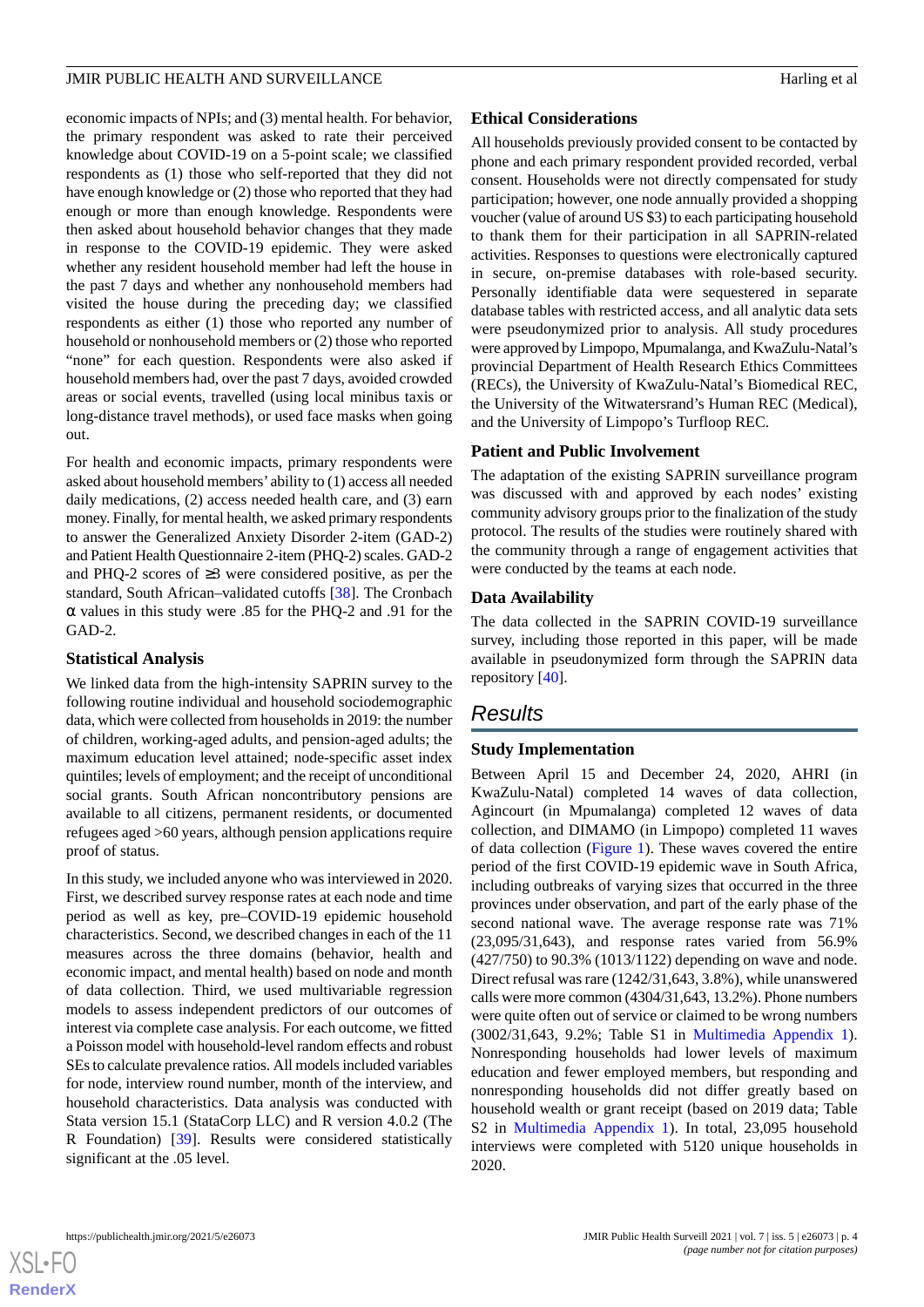#### JMIR PUBLIC HEALTH AND SURVEILLANCE Harling et al

<span id="page-4-0"></span>Figure 1. Epidemic curve and interview rounds across SAPRIN nodes in 2020. AHRI: Africa Health Research Institute; DIMAMO: Dikgale-Mamabolo-Mothiba; SAPRIN: South African Population Research Infrastructure Network.



# **Descriptive Results**

Descriptive statistics for all respondent households with valid telephone numbers and members who consented to and completed an interview are shown in [Table 1.](#page-5-0) In one-sixth (894/3932, 21.7%) of the households, no one had completed secondary education, while 19.3% (797/3932) included a household member who had completed a postsecondary

qualification. Wealthier households were more likely to have a valid telephone number; at the AHRI and Agincourt nodes they were also more likley to participate in study surveys. Households were large (median of 5 resident and nonresident members, of whom 2 were aged <18 years). Households had a mean of 1.2 employed members. In total, 38.9% (1979/5083) of all households received 1 or more old-age pensions and 66.2% (3364/5083) received other government grants.

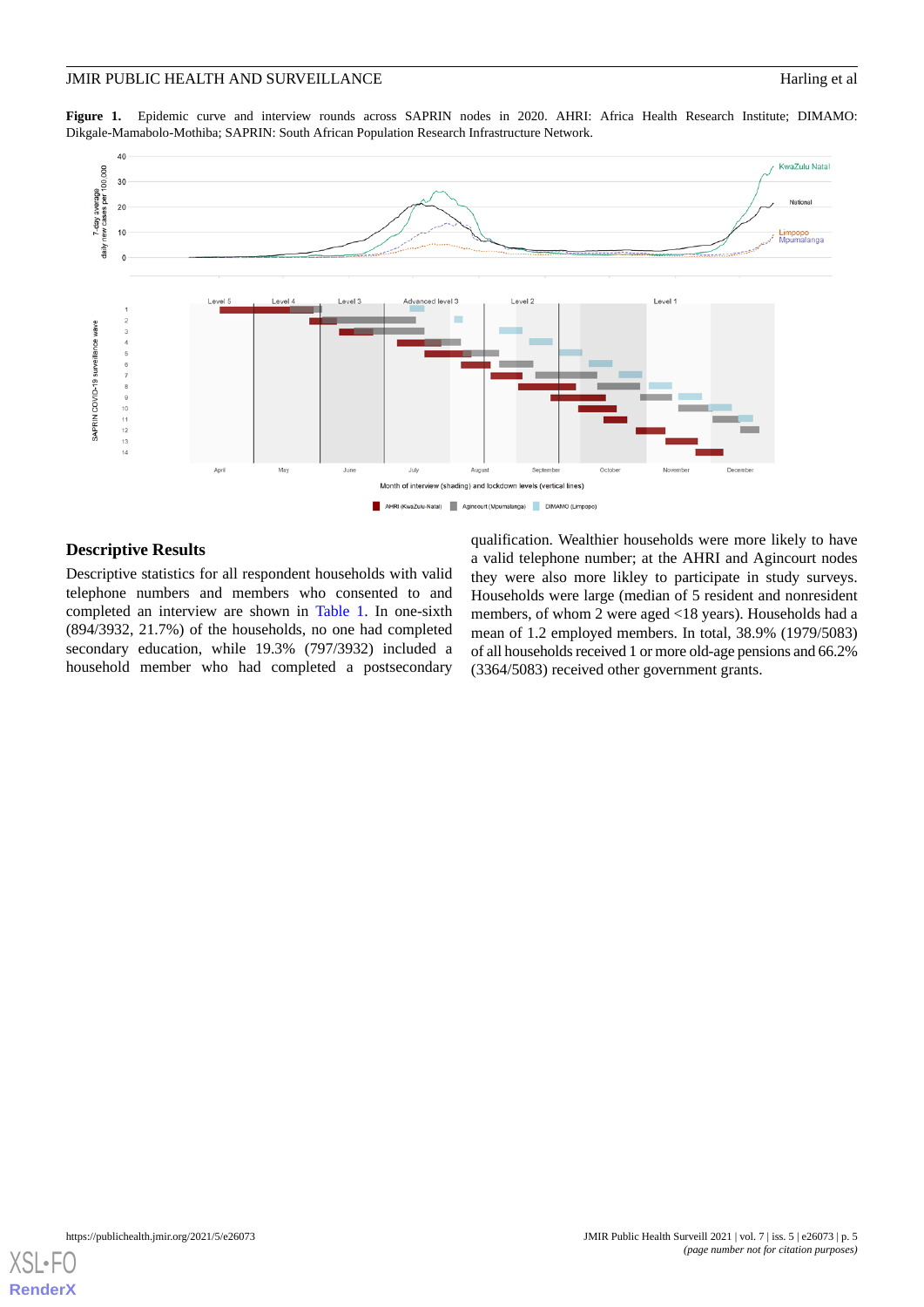<span id="page-5-0"></span>Table 1. Descriptive statistics for participating households at South African Population Research Infrastructure Network nodes from April to December 2020.

| Characteristics                                                      | Total <sup>a</sup> | Nodeb             |           |                     |                        |
|----------------------------------------------------------------------|--------------------|-------------------|-----------|---------------------|------------------------|
|                                                                      |                    | AHRI <sup>c</sup> | Agincourt | DIMAMO <sup>d</sup> | $P$ value <sup>e</sup> |
| Number of households                                                 | 5120               | 1608              | 1797      | 1715                | N/A <sup>f</sup>       |
| Highest education attained, %g                                       |                    |                   |           |                     | < 0.001                |
| Less than complete secondary education                               | 21.7               | 23.4              | 22.5      | 16.3                |                        |
| Complete secondary education                                         | 59                 | 59.7              | 77.3      | 17.3                |                        |
| Diploma/certificate/degree                                           | 19.3               | 16.9              | 0.2       | 66.4                |                        |
| Node-specific household wealth quintile, % <sup>h</sup>              |                    |                   |           |                     | < 0.001                |
| Lowest                                                               | 14                 | 16.3              | 9.6       | 18.1                |                        |
| Second lowest                                                        | 18.2               | 19.8              | 16.5      | 18.4                |                        |
| Middle                                                               | 20.9               | 20.1              | 20.8      | 22.6                |                        |
| Second highest                                                       | 22.8               | 20.4              | 25.4      | 22.2                |                        |
| Highest                                                              | 24.1               | 23.5              | 27.7      | 18.6                |                        |
| Household size in $2020^{\mathrm{i}}$ , median (IQR)                 | $5(3-8)$           | $5(3-8)$          | $6(4-8)$  | $5(3-7)$            | < 0.001                |
| Number of children                                                   | $2(1-3)$           | $2(1-4)$          | $2(1-3)$  | $1(0-3)$            | < 0.001                |
| Number of working age adults                                         | $3(2-4)$           | $2(1-4)$          | $3(2-5)$  | $3(2-4)$            | < 0.001                |
| Number of people aged over 60                                        | $0(0-1)$           | $0(0-1)$          | $0(0-1)$  | $0(0-1)$            | .79                    |
| Number of full-time or part-time employed people, median $(IQR)^{J}$ | $1(0-2)$           | $1(0-2)$          | $1(0-2)$  | $0(0-1)$            | < 0.001                |
| Number of pension grant receivers, median $(IQR)^{J}$                | $0(0-1)$           | $0(0-1)$          | $0(0-1)$  | $0(0-1)$            | .06                    |
| Number of nonpension grant receivers, median (IQR) <sup>j</sup>      | $1(0-3)$           | $1(0-3)$          | $2(0-3)$  | $1(0-2)$            | < 0.001                |

<sup>a</sup>Percentages refer to all participating households.

<sup>b</sup>Percentages refer to all households with nonmissing values.

<sup>c</sup>AHRI: Africa Health Research Institute.

<sup>d</sup>DIMAMO: Dikgale-Mamabolo-Mothiba

<sup>e</sup>P values were based on the differences in characteristics between groups and were calculated from Chi-square tests for categorical variables and Wilcoxon rank-sum tests (participation comparison) or Kruskal-Wallis tests (node comparisons) for continuous variables.

 $f_{N/A}$ : not applicable.

<sup>g</sup>Data are missing from 1.4% (22/1608) of households surveyed by AHRI, 4.8% (86/1797) of households surveyed by Agincourt, and 48.3% (828/1715) of households surveyed by DIMAMO.

h<sub>Data are missing from 0.5% (8/1608)</sub> of households surveyed by AHRI, 6.6% (118/1797) households surveyed by Agincourt, and 47.7% (818/1715) of households surveyed by DIMAMO.

<sup>1</sup>Household sizes in 2020 were only determined for participating households.

<sup>j</sup>Data are missing from 23 households surveyed by AHRI, 10 households surveyed by Agincourt, and 4 households surveyed by DIMAMO.

[Figure 2](#page-6-0) describes the questionnaire responses across time and location. Respondents' self-reported satisfaction with their knowledge about COVID-19 rose over time at all three nodes from 53.7% (972/1811) in April and May 2020 to 92.1% (1997/2169) in December 2020. The number of daily visitors to households was consistently low; the proportion of households that had 1 or more visitors on the day before the survey peaked in May (202/1693, 11.9%). The proportion of households with members who left home increased over time,

ranging from  $28.2\%$  (33/117) in April to a peak of 79.5% (1459/1836) in June. There was however a notable drop in this proportion at AHRI in KwaZulu-Natal (June: 641/842, 76.1%; August: 192/1064, 18%) that occurred concurrently with reports of local COVID-19 transmission. The proportion somewhat increased again by October (400/1133, 35.3%). Face mask use rose rapidly and became almost universal at all three nodes by June.

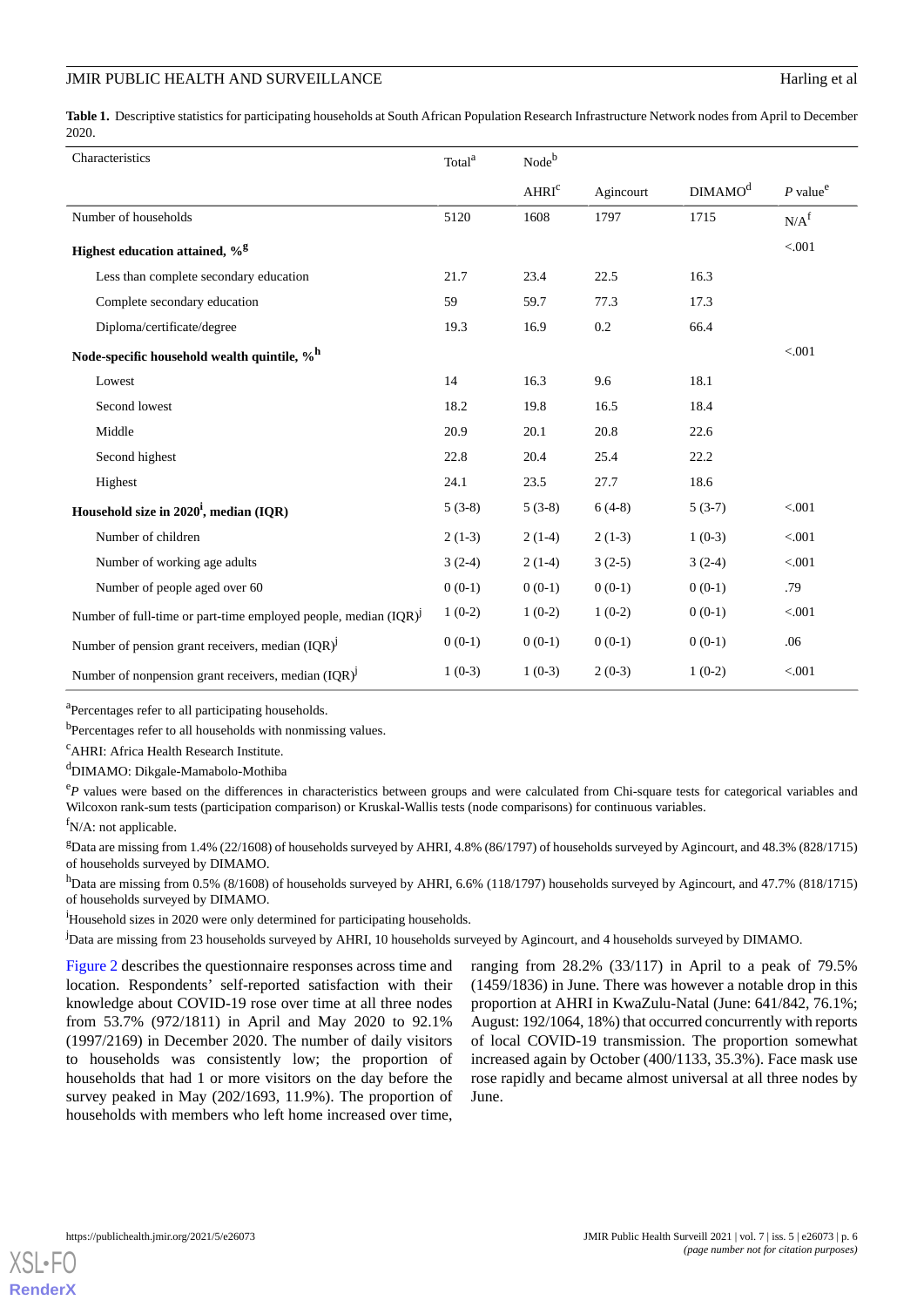<span id="page-6-0"></span>**Figure 2.** Knowledge about, behavior relating to, and impact of COVID-19 and related regulations at South African Population Research Infrastructure Network nodes from April to December 2020. Graphs A, D, E, F, J, and K reflect individual-level responses of the primary household respondents. Graphs B, C, G, H, and I reflect household-level responses reported by the primary household respondents. Values are proportions of household primary respondents and 95% CIs. Precise values are provided in Table S3 in [Multimedia Appendix 1](#page-13-8). AHRI: Africa Health Research Institute; DIMAMO: Dikgale-Mamabolo-Mothiba; GAD-2: Generalized Anxiety Disorder 2-item; PHQ-2: Patient Health Questionnaire 2-item.



Respondents' reported inability to access health care remained low and relatively stable over time. However, households reported that members missed daily medications in the past week at 52.9% (12,155/22,974) of interviews. Although rates of missed daily medications were stable over time at Agincourt and DIMAMO, they almost doubled at AHRI from 37.4% (315/843) in June to 64.9% (634/979) in July, as the epidemic arrived in the local area. The proportion of households that reported that members lost earnings due to COVID-19 regulations dropped substantially as the lockdown was reduced from Level 5 to Level 4. This proportion dropped again when the lockdown was lowered to Level 3 and remained steadily low thereafter. Finally, the proportion of individuals who screened positive for possible anxiety and depression fell over

time at AHRI and DIMAMO and stayed low at Agincourt throughout the period studied.

#### **Multivariable Results**

After accounting for study node and month of interview, and despite variation in household composition, no household characteristics were substantively associated with (1) respondents self-reporting satisfaction with their COVID-19–related knowledge; (2) residents leaving their homes in the week before the interview; or (3) residents avoiding travel or face mask use ([Tables 2](#page-7-0) and [3](#page-8-0)). Households with individuals who had attained more education were more likely to report that they had had visitors on the day before the interview and less likely to report that they had avoided crowded spaces. These associations may reflect that more educated individuals are likelier to live in more urban locations.

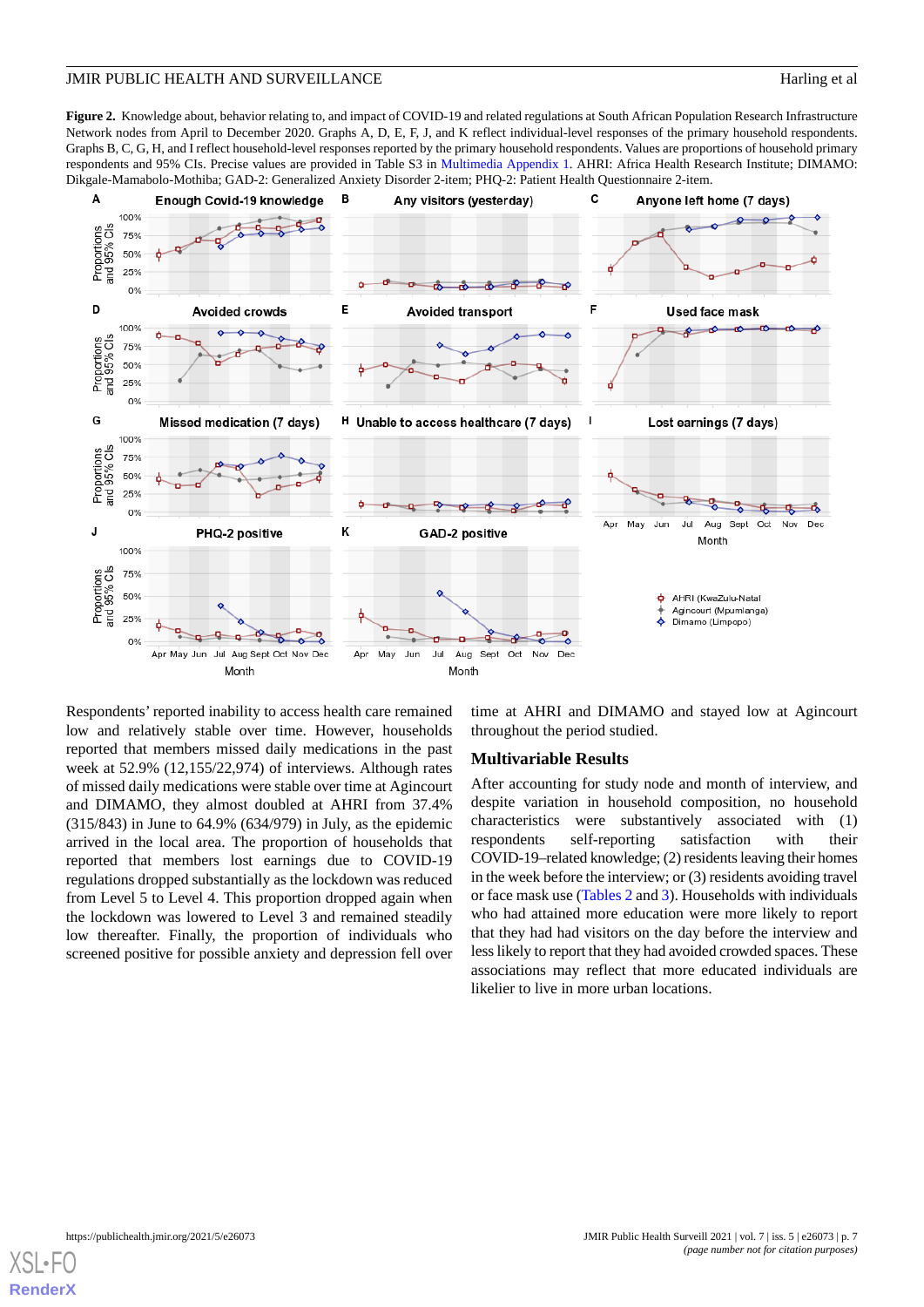# JMIR PUBLIC HEALTH AND SURVEILLANCE

| Harling et al |  |  |
|---------------|--|--|
|               |  |  |

<span id="page-7-0"></span>

|  |  | Table 2. COVID-19-related knowledge and home behaviors in South Africa from April to August 2020 <sup>a</sup> . |  |
|--|--|-----------------------------------------------------------------------------------------------------------------|--|
|--|--|-----------------------------------------------------------------------------------------------------------------|--|

| Variable                                      | Individual has enough knowl-<br>edge $(n=17,292)$ , prevalence<br>ratio (95% CI) | Household had any visitors<br>$(n=17,282)$ , prevalence ratio<br>(95% CI) | Any member left home (n=17,164),<br>prevalence ratio (95% CI) |
|-----------------------------------------------|----------------------------------------------------------------------------------|---------------------------------------------------------------------------|---------------------------------------------------------------|
| <b>Node</b>                                   |                                                                                  |                                                                           |                                                               |
| AHRI <sup>b</sup> (KwaZulu-Natal)             | $1.00(N/A^c)$                                                                    | 1.00(N/A)                                                                 | 1.00(N/A)                                                     |
| Agincourt (Mpumalanga)                        | $1.09(1.07-1.11)$                                                                | $2.07(1.76-2.43)$                                                         | $2.26(2.18-2.35)$                                             |
| DIMAMO <sup>d</sup> (Limpopo)                 | $0.91(0.88-0.95)$                                                                | $1.42(1.07-1.88)$                                                         | $2.58(2.46-2.72)$                                             |
| Month of interview                            |                                                                                  |                                                                           |                                                               |
| April                                         | $0.93(0.77-1.13)$                                                                | $1.08(0.57-2.04)$                                                         | $0.76(0.57-1.02)$                                             |
| May                                           | 1.00 (N/A)                                                                       | 1.00(N/A)                                                                 | 1.00(N/A)                                                     |
| June                                          | $1.32(1.25-1.39)$                                                                | $0.72(0.59-0.88)$                                                         | $1.29(1.24-1.35)$                                             |
| July                                          | $1.45(1.38-1.52)$                                                                | $0.71(0.60-0.84)$                                                         | $0.98(0.94-1.03)$                                             |
| August                                        | $1.64(1.56-1.71)$                                                                | 0.64(0.530.77)                                                            | $0.91(0.87-0.96)$                                             |
| September                                     | $1.69(1.62-1.77)$                                                                | $0.69(0.57-0.83)$                                                         | $1.00(0.95-1.04)$                                             |
| October                                       | $1.71(1.63-1.79)$                                                                | $0.79(0.65-0.96)$                                                         | $1.05(1.00-1.10)$                                             |
| November                                      | $1.72(1.64-1.80)$                                                                | $0.87(0.72-1.05)$                                                         | $1.03(0.98-1.08)$                                             |
| December                                      | $1.80(1.71-1.88)$                                                                | $0.48(0.37-0.62)$                                                         | $0.98(0.93-1.03)$                                             |
| Household members (per person)                |                                                                                  |                                                                           |                                                               |
| Children                                      | $1.00(1.00-1.01)$                                                                | $0.96(0.91-1.01)$                                                         | $1.02(1.02-1.03)$                                             |
| Working-aged adults                           | $1.00(1.00-1.00)$                                                                | $0.99(0.96-1.03)$                                                         | $1.02(1.01-1.02)$                                             |
| Pension-aged adults                           | $0.98(0.96-1.00)$                                                                | $1.09(0.95-1.26)$                                                         | $1.01(0.98-1.04)$                                             |
| <b>Maximum education of household members</b> |                                                                                  |                                                                           |                                                               |
| Less than complete secondary education        | 1.00(N/A)                                                                        | 1.00(N/A)                                                                 | 1.00(N/A)                                                     |
| Complete secondary education                  | $1.02(1.00-1.04)$                                                                | $0.92(0.78-1.08)$                                                         | $1.00(0.97-1.03)$                                             |
| Diploma/certificate/degree                    | $1.02(0.98-1.06)$                                                                | $1.06(0.80-1.39)$                                                         | $1.01(0.96-1.07)$                                             |
| Household income sources in 2019              |                                                                                  |                                                                           |                                                               |
| Full-time and part-time employees             | $1.01(1.00-1.01)$                                                                | $1.06(1.01-1.11)$                                                         | $1.01(1.00-1.02)$                                             |
| Pension grants                                | $0.99(0.97-1.01)$                                                                | $0.96(0.83 - 1.11)$                                                       | $0.97(0.94 - 1.00)$                                           |
| Nonpension grants                             | $1.00(1.00-1.01)$                                                                | $0.99(0.94-1.04)$                                                         | $0.99(0.99-1.00)$                                             |
| Household asset index quintiles               | $1.00(0.99-1.01)$                                                                | $0.99(0.94-1.03)$                                                         | $1.00(1.00-1.01)$                                             |

<sup>a</sup>Each column (knowledge, the number of visitors, and members leaving home) is a single Poisson regression with household-level random effects and robust SEs for calculating prevalence ratios and 95% CIs. In total, 17,384 observations have complete covariate data and 5704 observations from 1475 households have missing covariate values; 33 households surveyed by AHRI, 103 surveyed by Agincourt, and 1339 surveyed by DIMAMO are missing data. The remaining missing observations reflect missing outcome values.

<sup>b</sup>AHRI: Africa Health Research Institute.

 $\rm^c$ N/A: not applicable.

<sup>d</sup>DIMAMO: Dikgale-Mamabolo-Mothiba

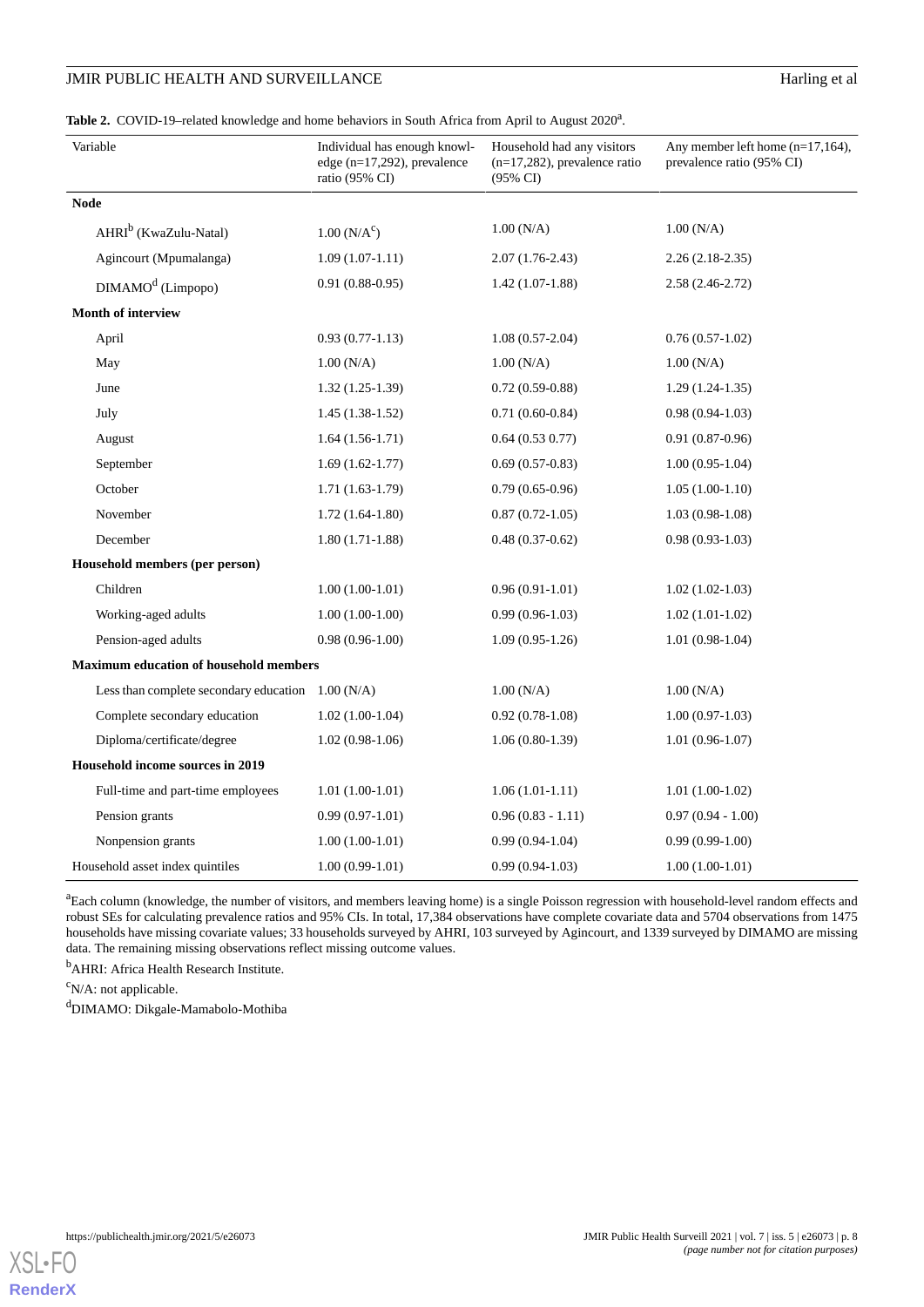#### JMIR PUBLIC HEALTH AND SURVEILLANCE **Harling** et al.

<span id="page-8-0"></span>

|  | Table 3. Beyond-home behavior regarding COVID-19 at South African Population Research Infrastructure Network nodes from April to August 2020 <sup>a</sup> . |  |
|--|-------------------------------------------------------------------------------------------------------------------------------------------------------------|--|
|  |                                                                                                                                                             |  |

| Variable                                      | Individual avoided crowds<br>$(n=17,043)$ , prevalence ratio<br>$(95\% \text{ CI})$ | Individual avoided transport<br>$(n=17,043)$ , prevalence ratio<br>$(95\% \text{ CI})$ | Individual used face mask<br>$(n=17,043)$ , prevalence ratio<br>$(95\% \text{ CI})$ |
|-----------------------------------------------|-------------------------------------------------------------------------------------|----------------------------------------------------------------------------------------|-------------------------------------------------------------------------------------|
| <b>Node</b>                                   |                                                                                     |                                                                                        |                                                                                     |
| AHRI <sup>b</sup> (KwaZulu-Natal)             | 1.00 (N/A <sup>c</sup> )                                                            | 1.00 (N/A)                                                                             | 1.00(N/A)                                                                           |
| Agincourt (Mpumalanga)                        | $0.77(0.75-0.79)$                                                                   | $1.05(1.01-1.10)$                                                                      | $0.98(0.97-0.99)$                                                                   |
| DIMAMO <sup>d</sup> (Limpopo)                 | $1.24(1.19-1.29)$                                                                   | $1.87(1.76-1.98)$                                                                      | $1.00(0.98-1.01)$                                                                   |
| Month of interview                            |                                                                                     |                                                                                        |                                                                                     |
| April                                         | $1.51(1.39-1.63)$                                                                   | $1.40(1.12-1.75)$                                                                      | $0.28(0.20-0.40)$                                                                   |
| May                                           | 1.00(N/A)                                                                           | 1.00(N/A)                                                                              | 1.00(N/A)                                                                           |
| June                                          | $1.36(1.29-1.43)$                                                                   | $1.54(1.41-1.68)$                                                                      | $1.30(1.26-1.34)$                                                                   |
| July                                          | $1.15(1.09-1.22)$                                                                   | $1.37(1.26-1.49)$                                                                      | $1.28(1.24-1.32)$                                                                   |
| August                                        | $1.30(1.23-1.38)$                                                                   | $1.31(1.20-1.43)$                                                                      | $1.32(1.28-1.36)$                                                                   |
| September                                     | $1.35(1.28-1.42)$                                                                   | $1.48(1.36-1.60)$                                                                      | $1.33(1.30-1.37)$                                                                   |
| October                                       | $1.18(1.12-1.25)$                                                                   | $1.40(1.29-1.52)$                                                                      | $1.34(1.31-1.38)$                                                                   |
| November                                      | $1.13(1.07-1.19)$                                                                   | $1.48(1.36-1.61)$                                                                      | $1.34(1.30-1.38)$                                                                   |
| December                                      | $1.08(1.01-1.15)$                                                                   | $1.30(1.19-1.43)$                                                                      | $1.34(1.30-1.39)$                                                                   |
| Household members (per person)                |                                                                                     |                                                                                        |                                                                                     |
| Children                                      | $1.00(1.00-1.01)$                                                                   | $1.01(1.00-1.02)$                                                                      | $1.00(1.00-1.00)$                                                                   |
| Working-aged adults                           | $1.02(1.01-1.02)$                                                                   | $1.02(1.01-1.03)$                                                                      | $1.00(1.00-1.00)$                                                                   |
| Pension-aged adults                           | $1.02(1.00-1.05)$                                                                   | $1.00(0.96-1.04)$                                                                      | $1.00(0.99-1.01)$                                                                   |
| <b>Maximum education of household members</b> |                                                                                     |                                                                                        |                                                                                     |
| Less than complete secondary education        | 1.00(N/A)                                                                           | 1.00(N/A)                                                                              | 1.00(N/A)                                                                           |
| Complete secondary education                  | $1.00(0.97-1.03)$                                                                   | $1.02(0.98-1.07)$                                                                      | $1.00(0.99-1.01)$                                                                   |
| Diploma/certificate/degree                    | $0.96(0.92-1.00)$                                                                   | $1.00(0.94-1.07)$                                                                      | $1.00(0.98-1.01)$                                                                   |
| Household income sources in 2019              |                                                                                     |                                                                                        |                                                                                     |
| Full-time and part-time employees             | $0.99(0.98-1.00)$                                                                   | $0.99(0.98-1.00)$                                                                      | $1.00(1.00-1.00)$                                                                   |
| Pension grants                                | $1.00(0.97-1.02)$                                                                   | $1.00(0.97-1.05)$                                                                      | $1.00(0.99-1.01)$                                                                   |
| Nonpension grants                             | $1.00(0.99-1.00)$                                                                   | $0.99(0.98-1.00)$                                                                      | $1.00(1.00-1.00)$                                                                   |
| Household asset index quintiles               | $1.00(0.99-1.01)$                                                                   | $1.00(0.99-1.01)$                                                                      | $1.00(1.00-1.00)$                                                                   |

<sup>a</sup>Each column (knowledge, the number of visitors, and members leaving home) is a single Poisson regression with household-level random effects and robust SEs for calculating prevalence ratios and 95% CIs. In total, 17,384 observations have complete covariate data and 5704 observations from 1475 households have missing covariate values; 33 households surveyed by AHRI, 103 surveyed by Agincourt, and 1339 surveyed by DIMAMO are missing data. The remaining missing observations reflect missing outcome values.

<sup>b</sup>AHRI: Africa Health Research Institute.

 $\rm^c$ N/A: not applicable.

<sup>d</sup>DIMAMO: Dikgale-Mamabolo-Mothiba

Households with a higher number of older individuals and pension recipients were more likely to have a recent unmet health need (nonsignificantly for older members; *P*=.55) but were less likely to have been unable to access medicine ([Table](#page-9-0) [4\)](#page-9-0). These same two factors predicted a lower prevalence of lost earnings, as did having a household member who had completed secondary education; having a household member who had completed postsecondary education was not predictive of lost

earnings. Finally, the prevalence of depression and anxiety symptoms was higher in households with a member that had a postsecondary qualification, and the prevalence of depression symptoms was nonsignificantly (*P*=.18) greater in households that received pension grants compared to those that did not receive pension grants (either due to households having no eligible members or not having applied for such grants; [Table](#page-10-0) [5\)](#page-10-0).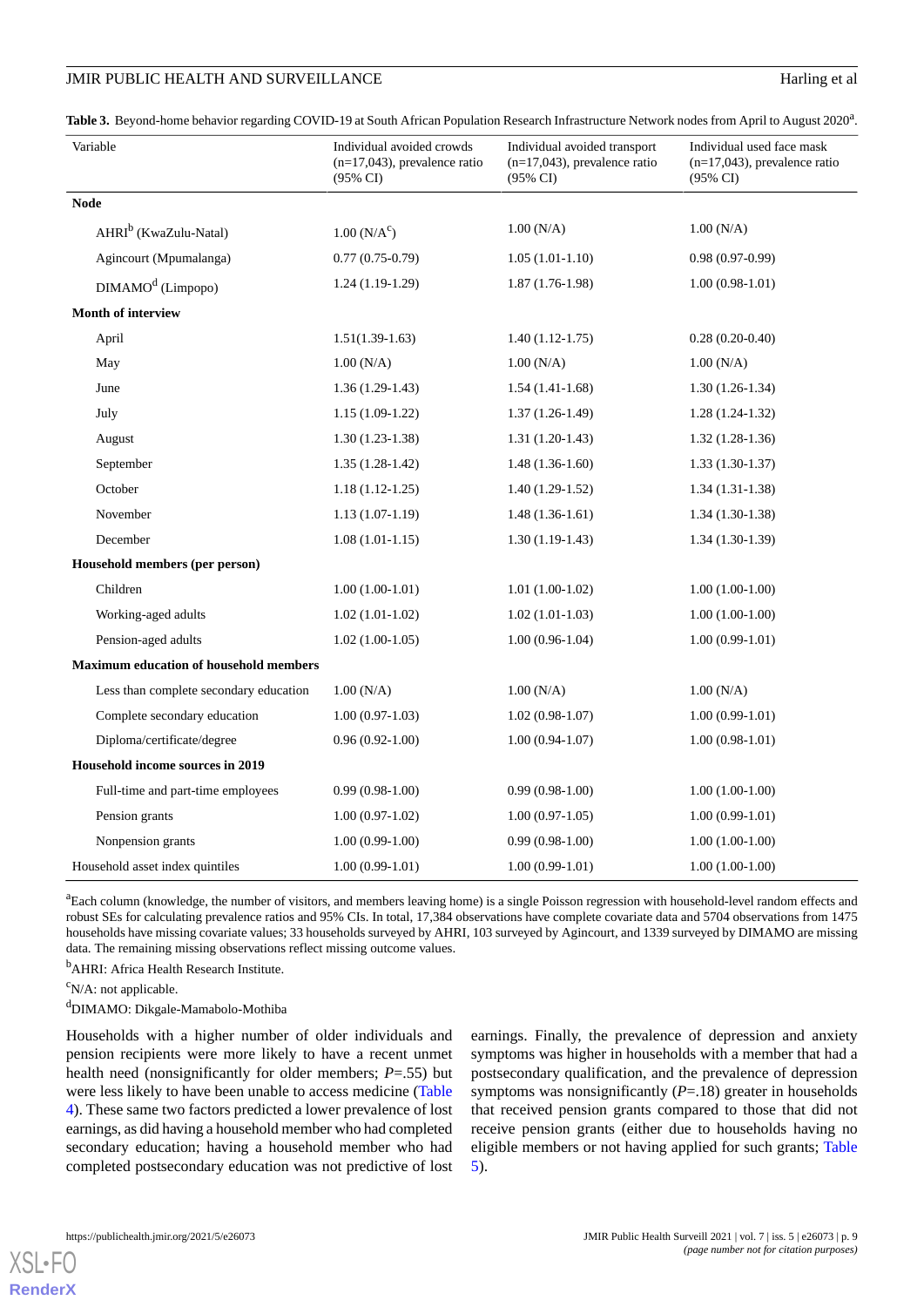# JMIR PUBLIC HEALTH AND SURVEILLANCE Harling et al

<span id="page-9-0"></span>Table 4. Health care and economic behaviors at South African Population Research Infrastructure Network nodes from April to August 2020<sup>a</sup>.

| Variable                                      | Any member missed daily<br>medication $(n=17,277)$ , preva-<br>lence ratio (95% CI) | Any member unable to access health Any member lost earnings<br>care (n=17,272), prevalence ratio<br>$(95\% \text{ CI})$ | $(n=17,256)$ , prevalence ratio<br>$(95\% \text{ CI})$ |
|-----------------------------------------------|-------------------------------------------------------------------------------------|-------------------------------------------------------------------------------------------------------------------------|--------------------------------------------------------|
| <b>Node</b>                                   |                                                                                     |                                                                                                                         |                                                        |
| AHRI <sup>b</sup> (KwaZulu-Natal)             | $1.00 (N/A^c)$                                                                      | 1.00(N/A)                                                                                                               | 1.00(N/A)                                              |
| Agincourt (Mpumalanga)                        | $1.20(1.14-1.27)$                                                                   | $0.34(0.29-0.40)$                                                                                                       | $0.90(0.80-1.01)$                                      |
| DIMAMO <sup>d</sup> (Limpopo)                 | $1.60(1.48-1.74)$                                                                   | $1.66(1.31-2.09)$                                                                                                       | $0.27(0.19-0.38)$                                      |
| Month of interview                            |                                                                                     |                                                                                                                         |                                                        |
| April                                         | $1.08(0.88-1.33)$                                                                   | $0.64(0.38-1.09)$                                                                                                       | $1.56(1.29-1.89)$                                      |
| May                                           | 1.00(N/A)                                                                           | 1.00(N/A)                                                                                                               | 1.00(N/A)                                              |
| June                                          | $1.06(0.99-1.13)$                                                                   | $0.51(0.41-0.64)$                                                                                                       | $0.58(0.52-0.66)$                                      |
| July                                          | $1.22(1.15-1.28)$                                                                   | $0.52(0.42-0.64)$                                                                                                       | $0.57(0.52-0.64)$                                      |
| August                                        | $1.10(1.04-1.17)$                                                                   | $0.35(0.28-0.44)$                                                                                                       | $0.57(0.51-0.64)$                                      |
| September                                     | $0.81(0.76-0.87)$                                                                   | $0.33(0.26-0.42)$                                                                                                       | $0.42(0.37-0.48)$                                      |
| October                                       | $0.93(0.87-1.00)$                                                                   | $0.17(0.13-0.23)$                                                                                                       | $0.27(0.23-0.33)$                                      |
| November                                      | $0.98(0.92-1.05)$                                                                   | $0.48(0.39-0.59)$                                                                                                       | $0.27(0.22-0.32)$                                      |
| December                                      | $1.02(0.94-1.10)$                                                                   | $0.48(0.37-0.63)$                                                                                                       | $0.37(0.31 - 0.45)$                                    |
| Household members (per person)                |                                                                                     |                                                                                                                         |                                                        |
| Children                                      | $0.99(0.98-1.01)$                                                                   | $1.00(0.96-1.04)$                                                                                                       | $1.01(0.97-1.04)$                                      |
| Working-aged adults                           | $0.98(0.96-0.99)$                                                                   | $1.03(0.99-1.07)$                                                                                                       | $1.07(1.04-1.10)$                                      |
| Pension-aged adults                           | $0.81(0.76-0.86)$                                                                   | $1.04(0.91-1.20)$                                                                                                       | $0.82(0.72-0.92)$                                      |
| <b>Maximum education of household members</b> |                                                                                     |                                                                                                                         |                                                        |
| Less than complete secondary education        | 1.00(N/A)                                                                           | 1.00(N/A)                                                                                                               | 1.00 (N/A)                                             |
| Complete secondary education                  | $1.07(1.00-1.14)$                                                                   | $0.98(0.82 - 1.16)$                                                                                                     | $1.15(1.00-1.32)$                                      |
| Diploma/certificate/degree                    | $1.08(0.99-1.18)$                                                                   | $1.02(0.82 - 1.28)$                                                                                                     | $1.03(0.83 - 1.28)$                                    |
| Household income sources in 2019              |                                                                                     |                                                                                                                         |                                                        |
| Full-time and part-time employees             | $1.02(1.00-1.04)$                                                                   | $1.01(0.96-1.05)$                                                                                                       | $1.04(1.00-1.08)$                                      |
| Pension grants                                | $0.92(0.86-0.98)$                                                                   | $1.21(1.05-1.40)$                                                                                                       | $0.92(0.81-1.05)$                                      |
| Nonpension grants                             | $1.01(0.99-1.02)$                                                                   | $0.98(0.94-1.02)$                                                                                                       | $1.04(1.00-1.07)$                                      |
| Household asset index quintiles               | $1.01(0.99-1.03)$                                                                   | $1.00(0.95-1.05)$                                                                                                       | $0.99(0.95-1.03)$                                      |

<sup>a</sup>Each column (knowledge, the number of visitors, and members leaving home) is a single Poisson regression with household-level random effects and robust SEs for calculating prevalence ratios and 95% CIs. In total, 17,384 observations have complete covariate data and 5704 observations from 1475 households have missing covariate values; 33 households surveyed by AHRI, 103 surveyed by Agincourt, and 1339 surveyed by DIMAMO are missing data. The remaining missing observations reflect missing outcome values.

<sup>b</sup>AHRI: Africa Health Research Institute.

 $\rm^c$ N/A: not applicable.

<sup>d</sup>DIMAMO: Dikgale-Mamabolo-Mothiba

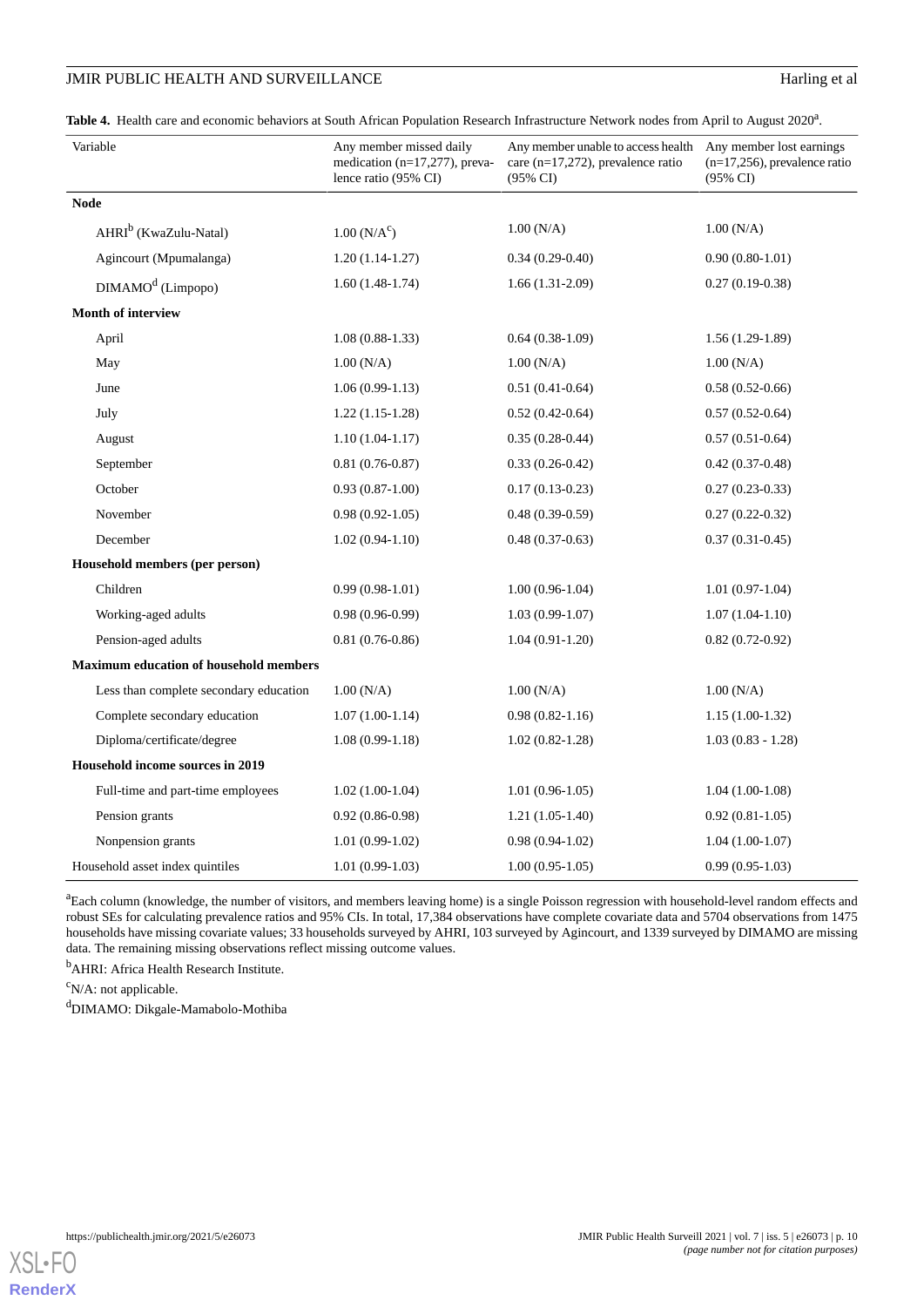#### JMIR PUBLIC HEALTH AND SURVEILLANCE Harling et al

<span id="page-10-0"></span>**Table 5.** Mental health impacts of COVID-19 and household characteristics at South African Population Research Infrastructure Network nodes from April to August  $2020^a$ .

|             | Variable                                      | Individual PHQ-2 <sup>b</sup> screened positive (n=17,257),<br>prevalence ratio (95% CI) | Individual GAD- $2^c$ screened positive (n=17,256),<br>prevalence ratio (95% CI) |
|-------------|-----------------------------------------------|------------------------------------------------------------------------------------------|----------------------------------------------------------------------------------|
| <b>Node</b> |                                               |                                                                                          |                                                                                  |
|             | AHRI <sup>d</sup> (KwaZulu-Natal)             | $1.00(N/A^e)$                                                                            | 1.00 (N/A)                                                                       |
|             | Agincourt (Mpumalanga)                        | $0.35(0.30-0.41)$                                                                        | $0.46(0.39-0.54)$                                                                |
|             | $DIMAMOf$ (Limpopo)                           | $1.16(0.93-1.44)$                                                                        | $2.83(2.23-3.60)$                                                                |
|             | <b>Month of interview</b>                     |                                                                                          |                                                                                  |
|             | April                                         | $1.34(0.87-2.05)$                                                                        | 2.15 (1.55-2.99)                                                                 |
|             | May                                           | 1.00(N/A)                                                                                | 1.00 (N/A)                                                                       |
|             | June                                          | $0.37(0.27-0.50)$                                                                        | $0.72(0.57-0.91)$                                                                |
|             | July                                          | $0.93(0.76-1.14)$                                                                        | $0.61(0.50-0.75)$                                                                |
|             | August                                        | $0.59(0.47-0.74)$                                                                        | $0.41(0.33-0.51)$                                                                |
|             | September                                     | $0.56(0.44-0.71)$                                                                        | $0.25(0.19-0.33)$                                                                |
|             | October                                       | $0.34(0.26-0.46)$                                                                        | $0.06(0.04-0.10)$                                                                |
|             | November                                      | $0.60(0.47-0.77)$                                                                        | $0.32(0.25-0.43)$                                                                |
|             | December                                      | $0.88(0.67-1.16)$                                                                        | $0.63(0.47-0.84)$                                                                |
|             | Household members (per person)                |                                                                                          |                                                                                  |
|             | Children                                      | $1.01(0.97-1.05)$                                                                        | $1.03(0.98-1.07)$                                                                |
|             | Working-aged adults                           | $1.03(0.99-1.07)$                                                                        | $1.01(0.97-1.05)$                                                                |
|             | Pension-aged adults                           | $0.88(0.76-1.02)$                                                                        | $0.91(0.78-1.07)$                                                                |
|             | <b>Maximum education of household members</b> |                                                                                          |                                                                                  |
|             | Less than complete secondary                  | 1.00(N/A)                                                                                | 1.00 (N/A)                                                                       |
|             | Complete secondary                            | $1.07(0.91-1.27)$                                                                        | $0.89(0.75-1.07)$                                                                |
|             | Diploma/certificate/degree                    | $1.33(1.08-1.65)$                                                                        | $1.16(0.92 - 1.46)$                                                              |
|             | Household income sources in 2019              |                                                                                          |                                                                                  |
|             | Full/part-time employees                      | $0.97(0.92 - 1.02)$                                                                      | $0.98(0.93-1.03)$                                                                |
|             | Pension grants                                | $1.11(0.95-1.29)$                                                                        | $0.99(0.84-1.16)$                                                                |
|             | Non-pension grants                            | $0.98(0.94-1.02)$                                                                        | $0.99(0.95-1.03)$                                                                |
|             | Household asset index quintiles               | $1.01(0.96-1.06)$                                                                        | $1.06(1.00-1.11)$                                                                |

<sup>a</sup>Each column (knowledge, the number of visitors, and members leaving home) is on a single Poisson regression with household-level random effects and robust SEs for calculating prevalence ratios and 95% CIs. In total, 17,384 observations have complete covariate data and 5704 observations from 1475 households have missing covariate values; 33 households surveyed by AHRI, 103 surveyed by Agincourt, and 1339 households surveyed by DIMAMO are missing data. The remaining missing observations reflect missing outcome values.

<sup>b</sup>PHQ-2: Patient Health Questionnaire 2-item.

<sup>c</sup>GAD-2: Generalized Anxiety Disorder 2-item.

<sup>d</sup>AHRI: Africa Health Research Institute.

 $\mathrm{e}_{N/A}$ : not applicable.

<sup>f</sup>DIMAMO: Dikgale-Mamabolo-Mothiba

# *Discussion*

[XSL](http://www.w3.org/Style/XSL)•FO **[RenderX](http://www.renderx.com/)**

# **Principal Findings**

By conducting rapid, repeated telephonic interviews at sites in three provinces in South Africa, we observed how households in rural and periurban areas responded to and were affected by national NPIs that were enacted to minimize the epidemic spread

of COVID-19. As both NPIs and the epidemic spread across the country, our longitudinal surveillance program captured the impact of both processes.

Our first key finding was that the South African national public health measures and messages implemented were effective in several ways. Respondents across three provinces showed consistent improvements over time in satisfaction with their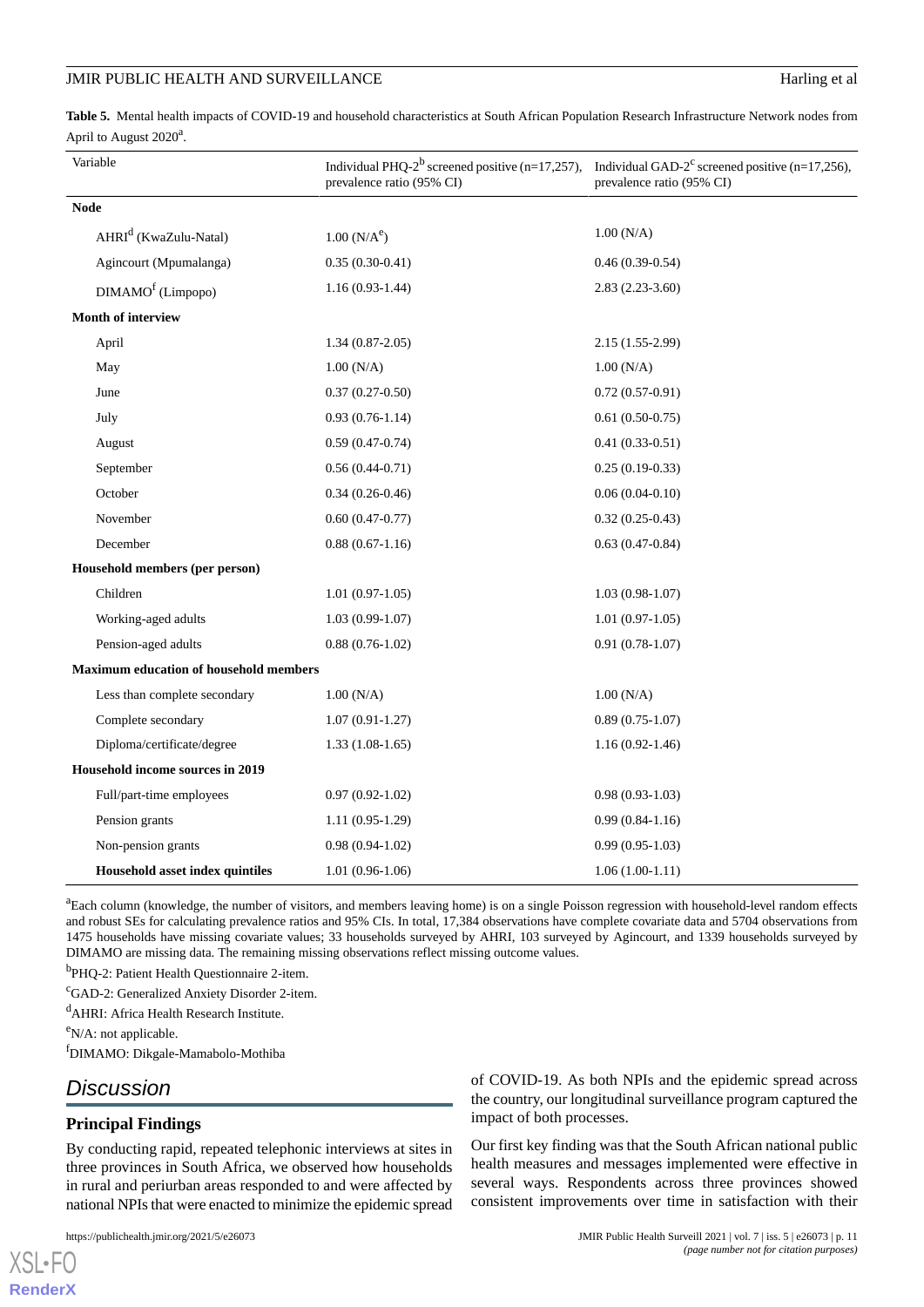understanding of the epidemic. There was early concern that South Africa's public health messages were insufficiently contextualized to the country's varying social and economic conditions. Both politicians and scientists conducted televised national press conferences that were supported by provincial and local follow-up events. Although causality cannot be proven between these events and changes in behavior, in line with other evidence from South Africa and other countries [\[21](#page-14-17),[31\]](#page-15-0), our respondents reported that they rapidly and comprehensively complied with public health messages, including those about face mask use, and actively avoided crowds and public transport. Several of these protective behaviors remained prevalent even as formal, lockdown-related NPIs were relaxed and even after the first national epidemic wave had passed. This continued adherence to policies, which persisted even after they were no longer formally required, highlights the importance of considering how infection-related fears and prosocial desires to protect others can drive epidemic dynamics [[41](#page-15-10)[-43](#page-15-11)]; formal lockdowns may be less vital than carefully crafted public health communication.

Second, we identified substantial behavior changes as the COVID-19 epidemic arrived in the local study areas. This was particularly noticeable at the KwaZulu-Natal node, where rapid epidemic growth in the local district during early July coincided with a rapid decline in the proportion of household members leaving home and concomitant increases in levels of missed daily medications and the inability to access needed health care. There were also smaller behavior changes that occurred after mid-December at the Mpumalanga and Limpopo nodes (the KwaZulu-Natal node stopped data collection early in the month) as the second epidemic wave spread across the country.

These behavioral responses reflected local epidemic dynamics. The first national epidemic started in the Western Cape and spread first to the adjacent Eastern Cape before spreading to the densely populated Gauteng province and urban eThekwini in KwaZulu-Natal and then finally reaching the rural eastern and northern areas of South Africa, which were analyzed in this study. The second wave began in the Eastern Cape during November before spreading nationwide. The patterns of rapid behavior change in the face of a rising epidemic wave seen in this study were congruent with those seen worldwide. However, there are limited data on behavior in low- and middle-income countries either after first waves have receded or during subsequent waves. The impact of regulations and epidemic trajectories on travel is particularly pertinent in our study settings, as medium- and long-distance circular labor migration to urban areas is highly prevalent and vital to the economic well-being of rural and periurban South African households [[44\]](#page-15-12). Bans on long-distance travel have potentially substantial economic implications for people who are not able to return to work, although such travel bans might also partially explain the limited epidemics that were seen in these rural areas even as NPIs were relaxed.

Third, our mental health findings are reassuring. At all three nodes, we observed declines over time in the prevalence of depression and anxiety symptoms (based on validated screening scales). The prevalence of such symptoms was notably higher at the DIMAMO periurban node in Limpopo earlier in the year.

This higher prevalence perhaps reflected concerns of being at greater risk of SARS-CoV-2 infection due to respondents' proximity to the nearby city of Polokwane. However, it was encouraging that even when the COVID-19 epidemic arrived at AHRI in KwaZulu-Natal during July 2020, depression and anxiety prevalence did not increase, though the uptick in these rates that occurred late in the year as the second wave arrived at Agincourt in Mpumalanga may be concerning. Mental health concerns were much more prevalent at some sites than at others, particularly earlier in the year, but it is also notable that households with postsecondary-educated members were significantly more likely to report depression (prevalence ratio: 1.33; 95% CI 1.08-1.65; *P*=.008) and nonsignificantly more likely to report anxiety (prevalence ratio: 1.16; 95% CI 0.92-1.46; *P*=.21). Comparisons are complex, but our findings align with national South African data, which suggest that COVID-19–related mental health impacts were more limited in low-income and rural areas [\[31](#page-15-0)]. Longitudinal surveillance across a range of settings via harmonized measures will help determine the extent to which mental health is directly affected by COVID-19–related fears and indirectly affected by secondary social and economic effects.

Fourth, our analysis raises concern about unmet needs for health care. Households reported that members had recently missed daily medication doses at almost half of all interviews (10,819/22,974, 47.1%) and that a member had wanted but was unable to access health care in the 7 days before the interview 6.7% (1538/22,967) of the time. These levels are similar to those of other South African surveys [\[25](#page-14-11)]. Notably, the epidemic's arrival at AHRI had diverging effects; unmet health care needs did not change much, but missed medication rates almost doubled. These patterns suggest that household members may be calculating the trade-offs between COVID-19 and non–COVID-19 risks and are potentially willing to risk physical proximity to others to attend clinics [[45\]](#page-15-13) but not to collect medicine [[46\]](#page-15-14). However, unmet health care and medication needs at the other study sites were stable throughout the observation period. Additional information is needed to determine (1) whether unmet health care needs are indicative of operational, mobility, transport cost, and transport availability issues or other issues; and (2) the extent to which such needs were the result of or were exacerbated by the COVID-19 epidemic or related regulations. Data that cover the pre-epidemic and postepidemic periods would help identify these effects, as would qualitative investigations of household decision making during lockdowns.

Finally, we found that households with higher numbers of older members and pension recipients reported more unmet health care needs but fewer instances of missed daily medication or lost earnings. South African noncontributory pensions—broad national government support schemes that are often the largest household income source in these relatively rural settings with very high unemployment rates—have previously been linked to positive physical and mental health outcomes [[47,](#page-15-15)[48](#page-15-16)]. Our study suggests that such government support structures likely play an essential role in maintaining household security in crisis contexts such as the COVID-19 epidemic by providing a guaranteed income to vulnerable populations. The government's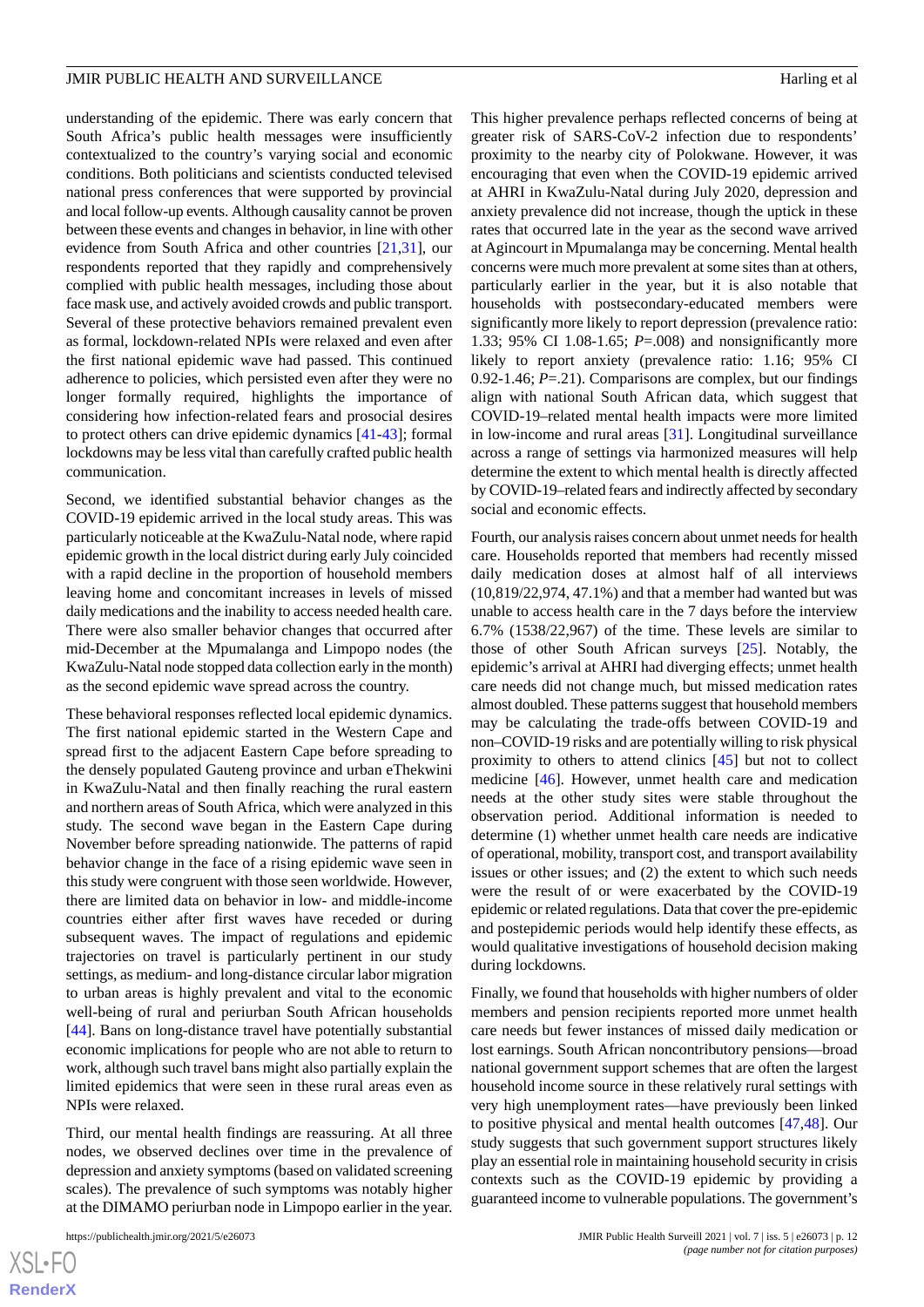temporary supplementation of grant programs through top-up payments and novel noncontributory unemployment support early in the epidemic may have also helped [[13\]](#page-14-3). However, it will be important to observe if the ending of income supplementation (grant top-ups ended in October 2020; unemployment payments have continued in 2021) reverses these supplements' beneficial effects. The lack of substantive associations between household characteristics and social distancing measures is also noteworthy. In some instances, such as mask use, this likely reflects an overwhelming uptake of protective behaviors, which made statistically significant associations impossible. In other instances, our results suggest either that behavior was primarily driven by the epidemic cycle—as measured by interview month—or that key drivers of household behavior were not included in our analysis. Further investigations of this and other data sources may help determine which (if any) characteristics predict changes in protective behaviors during the COVID-19 epidemic.

This study presents an overview of key insights across time from multiple sites across South Africa. However, there are several additional analyses that could further contextualize our findings. First, data can be longitudinally analyzed at the household or individual level to evaluate trajectories of behavior and impact as the COVID-19 epidemic continues to affect rural and periurban environments. For example, it will be important to evaluate the impact of new government policies, such as the ending of temporary increases in noncontributory grants. Second, these behavior-related data can be linked to COVID-19 symptoms and individual and population health outcomes to evaluate how risk perceptions and reactions are associated with health outcomes. Third, a more in-depth analysis of how household members' historical and current age, gender, employment status, and migration composition, as well as preexisting comorbidities, affect the impacts of COVID-19 and NPIs will help identify those who are most in need of support during such crises. The ongoing SAPRIN COVID-19 surveillance program will enable the longitudinal measurement of these factors throughout the epidemic's course.

#### **Strengths and Limitations**

This study has limitations. As with all observational studies, the generalizability of our results to those outside our study population—in this case, households in rural and periurban areas of eastern South Africa—is uncertain. This concern was tempered by our ability to compare and combine data across multiple sites and compare our results to those of other studies on the COVID-19 epidemic's impact in South Africa and Sub-Saharan African. Additionally, while household cellphone ownership was high, there was evidence that lower-wealth households in these areas were somewhat less likely to participate in the survey. Although nonrandom response may have affected prevalence measures, it should have very limited scope to affect the trend measures we focused on. Further, our data were self-reported and thus represented perceived needs and impacts, and changes in reported behavior may have reflected desirability biases. However, even with such biases, our findings provide insight into the perceptions and lived experiences of these communities. Comparing our findings to digital data sources can help alleviate such biases. Finally, we

[XSL](http://www.w3.org/Style/XSL)•FO **[RenderX](http://www.renderx.com/)** did not have data on identical questions from the pre-epidemic period; however, we were able to include similar information on many topics from earlier surveillance studies.

This study also has several strengths, including a clearly defined sampling base, high response rates, low attrition rates, frequent follow-up, and linkages to pre-epidemic household data. Although we were not able to interview the same people in every survey wave, our longitudinal household cohort design, which allowed for repeated interviews with the same households over multiple months, reduced the risk of confounding by time-invariant household factors that could have arisen if we had used multiple cross-sectional surveys. Many of these benefits arise from the nature of the existing SAPRIN surveillance infrastructure, which reinforces the importance of long-term, population-based surveillance systems that collect social, demographic, and health data. This study demonstrates that surveillance systems can be rapidly repurposed to respond to emergency health needs, including (1) rapid pathogen data acquisition; (2) the identification of susceptible populations; (3) the assessment of behavioral and biomedical interventions; and (4) the development of mitigation strategies [\[49](#page-15-17)].

SAPRIN nodes have been working with their local communities for 20-28 years. Such long-term engagement promotes deep understanding and community buy-in, which in turn enables rapid implementation and sustained, high-intensity follow-ups with minimal dropout. The network nature of SAPRIN also allowed each node to flexibly implement an overarching protocol. Furthermore, the use of telephonic call centers at each node allowed for rapid survey rollout that was based on previously provided informed consent for personal calls and substantially reduced the risk of SARS-CoV-2 infection among study staff and research participants. Since these call centers employed locally recruited staff, we were able to reach population segments that web-based surveys (in a country with rural areas that have limited access to internet) and even random-digit dialing approaches (in a country with 11 official spoken languages and numerous dialects) struggle to capture. Additionally, we could link self-response survey data to other data sources within the SAPRIN databases. These include the previously collected sociodemographic data used in this study and biological samples that were collected as part of the COVID-19 surveillance project. SAPRIN data can also be linked to data on public sector health care use and laboratory test results through memoranda of understanding with government departments. SAPRIN's ongoing expansion will also allow comparisons with well-characterized urban sites to be made in the future.

#### **Conclusion**

South Africans in three rural and periurban areas were largely willing and able to comply with national government regulations and recommendations regarding social interaction and other risk behaviors related to COVID-19, despite limited resources and the substantial economic need to travel. This rapid uptake of preventative behaviors reflects the clarity of government messages and the population's willingness to comply with such measures, even in settings where enforcement measures were limited. Even as official NPIs were relaxed, the arrival of the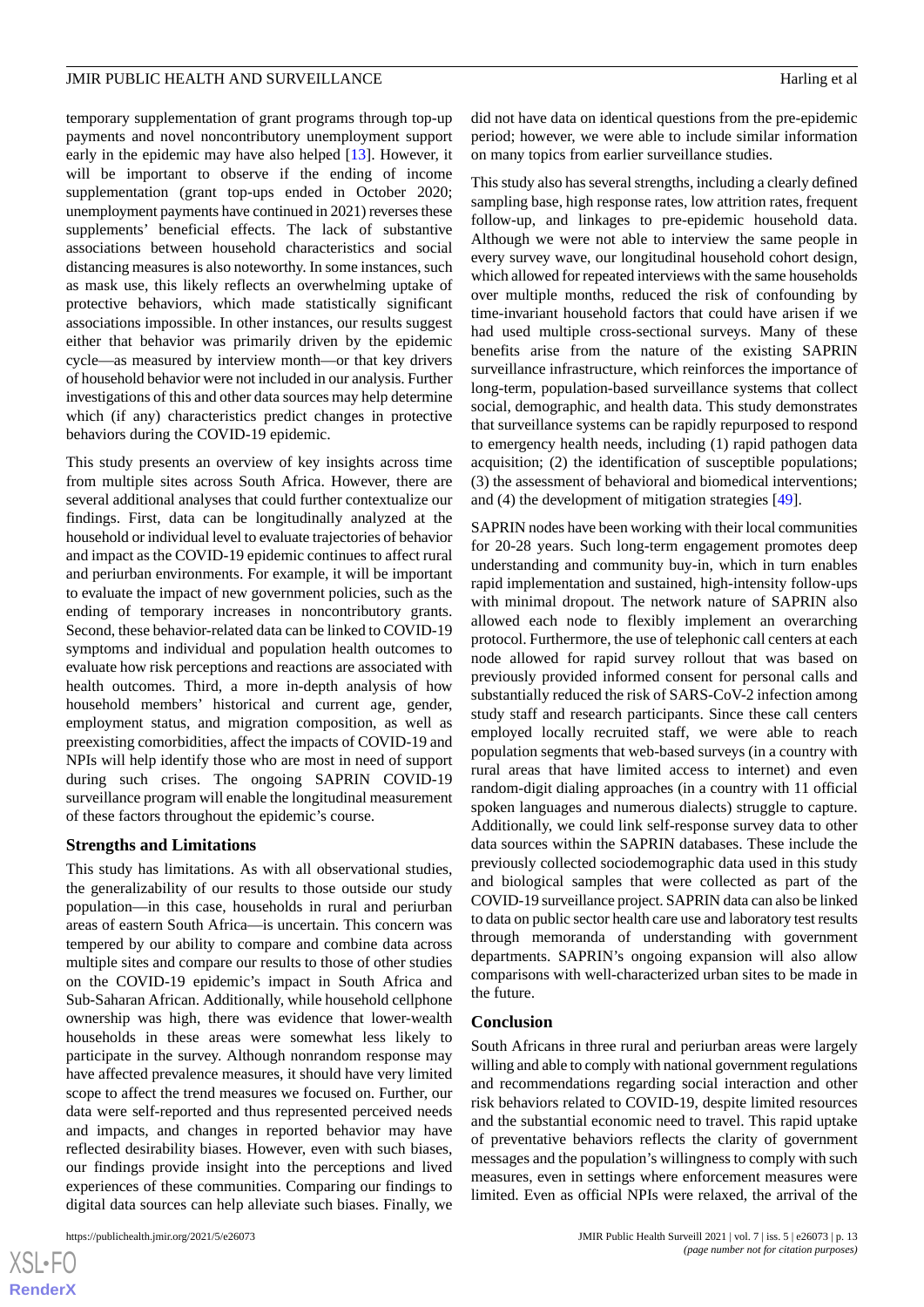epidemic in local areas led to further self-imposed behavioral restrictions, several of which led to difficulties in accessing health care. However, the economic and mental health effects of NPIs continued to decline as the measures were eased. Our findings highlight the importance of monitoring the possibly deleterious secondary impacts of NPIs in epidemic situations. Our results reinforce the principle that NPIs should be adjusted based on epidemic cycles and show that mitigation measures will be required to combat anticipated and unanticipated secondary impacts. All of these factors should be considered when setting, adjusting, and relaxing NPIs in low-income settings, especially as urgently established national policies give way to differentiated, decentralized approaches across diverse subnational environments.

# **Acknowledgments**

We gratefully acknowledge the enormous efforts of all the call center agents at the three study sites who worked intensively throughout the COVID-19 epidemic and the participants who responded multiple times despite the difficult social and economic conditions. Core surveillance activities, including the telephonic surveillance of COVID-19 at all three nodes, are wholly or in part funded by the South African Department of Science and Innovation through the SAPRIN, which is hosted by the South African Medical Research Council. The MRC/Wits Rural Public Health and Health Transitions Research Unit, which hosts the Agincourt Health and Socio-Demographic Surveillance System, is also supported by the University of the Witwatersrand and Medical Research Council of South Africa. DIMAMO Population Health Research Centre receives funding from the National Institutes of Health and is supported by the Human Heredity and Health in Africa Consortium. The African Health Research Institute receives funding from the Wellcome Trust (grant number: 201433/Z/16/Z) for the aspects of its health and demographic surveillance. GH is supported by a fellowship from the Royal Society and the Wellcome Trust (grant number: 210479/Z/18/Z). EBW is supported by the National Institutes of Health (grant numbers: NIAID K08AI118538 and FIC R21TW011687). This research was funded in whole, or in part, by the Wellcome Trust (grant numbers: 201433/Z/16/Z and 210479/Z/18/Z). For the purpose of open access, the author has applied a CC-BY public copyright license to any Author Accepted Manuscript version arising from this submission.

# <span id="page-13-8"></span>**Conflicts of Interest**

None declared.

# **Multimedia Appendix 1**

<span id="page-13-0"></span>Supplementary materials. [[DOCX File , 235 KB-Multimedia Appendix 1\]](https://jmir.org/api/download?alt_name=publichealth_v7i5e26073_app1.docx&filename=d1c528dcfa813347c5dcc2637da28458.docx)

# <span id="page-13-1"></span>**References**

- 1. Dong E, Du H, Gardner L. An interactive web-based dashboard to track COVID-19 in real time. Lancet Infect Dis 2020 May;20(5):533-534 [\[FREE Full text\]](http://europepmc.org/abstract/MED/32087114) [doi: [10.1016/S1473-3099\(20\)30120-1](http://dx.doi.org/10.1016/S1473-3099(20)30120-1)] [Medline: [32087114\]](http://www.ncbi.nlm.nih.gov/entrez/query.fcgi?cmd=Retrieve&db=PubMed&list_uids=32087114&dopt=Abstract)
- <span id="page-13-2"></span>2. Jackson JK, Weiss MA, Schwarzenberg AB, Nelson RM, Sutter KM, Sutherland MD. Global economic effects of COVID-19. Congressional Research Service. URL: <https://fas.org/sgp/crs/row/R46270.pdf> [accessed 2021-04-16]
- <span id="page-13-3"></span>3. Xiong J, Lipsitz O, Nasri F, Lui LMW, Gill H, Phan L, et al. Impact of COVID-19 pandemic on mental health in the general population: A systematic review. J Affect Disord 2020 Dec 01;277:55-64 [[FREE Full text](http://europepmc.org/abstract/MED/32799105)] [doi: [10.1016/j.jad.2020.08.001](http://dx.doi.org/10.1016/j.jad.2020.08.001)] [Medline: [32799105](http://www.ncbi.nlm.nih.gov/entrez/query.fcgi?cmd=Retrieve&db=PubMed&list_uids=32799105&dopt=Abstract)]
- <span id="page-13-4"></span>4. Hogan AB, Jewell BL, Sherrard-Smith E, Vesga JF, Watson OJ, Whittaker C, et al. Potential impact of the COVID-19 pandemic on HIV, tuberculosis, and malaria in low-income and middle-income countries: a modelling study. Lancet Glob Health 2020 Sep;8(9):e1132-e1141 [\[FREE Full text\]](https://linkinghub.elsevier.com/retrieve/pii/S2214-109X(20)30288-6) [doi: [10.1016/S2214-109X\(20\)30288-6\]](http://dx.doi.org/10.1016/S2214-109X(20)30288-6) [Medline: [32673577](http://www.ncbi.nlm.nih.gov/entrez/query.fcgi?cmd=Retrieve&db=PubMed&list_uids=32673577&dopt=Abstract)]
- <span id="page-13-5"></span>5. Gilbert M, Pullano G, Pinotti F, Valdano E, Poletto C, Boëlle PY, et al. Preparedness and vulnerability of African countries against importations of COVID-19: a modelling study. Lancet 2020 Mar 14;395(10227):871-877 [[FREE Full text](http://europepmc.org/abstract/MED/32087820)] [doi: [10.1016/S0140-6736\(20\)30411-6\]](http://dx.doi.org/10.1016/S0140-6736(20)30411-6) [Medline: [32087820](http://www.ncbi.nlm.nih.gov/entrez/query.fcgi?cmd=Retrieve&db=PubMed&list_uids=32087820&dopt=Abstract)]
- <span id="page-13-6"></span>6. Nojilana B, Bradshaw D, Pillay-van Wyk V, Msemburi W, Laubscher R, Somdyala NIM, et al. Emerging trends in non-communicable disease mortality in South Africa, 1997 - 2010. S Afr Med J 2016 Apr 01;106(5):58. [doi: [10.7196/SAMJ.2016.v106i5.10674\]](http://dx.doi.org/10.7196/SAMJ.2016.v106i5.10674) [Medline: [27138667](http://www.ncbi.nlm.nih.gov/entrez/query.fcgi?cmd=Retrieve&db=PubMed&list_uids=27138667&dopt=Abstract)]
- <span id="page-13-7"></span>7. Oni T, Berkowitz N, Kubjane M, Goliath R, Levitt NS, Wilkinson RJ. Trilateral overlap of tuberculosis, diabetes and HIV-1 in a high-burden African setting: implications for TB control. Eur Respir J 2017 Jul 20;50(1):1700004 [\[FREE Full text\]](http://erj.ersjournals.com/cgi/pmidlookup?view=long&pmid=28729474) [doi: [10.1183/13993003.00004-2017](http://dx.doi.org/10.1183/13993003.00004-2017)] [Medline: [28729474\]](http://www.ncbi.nlm.nih.gov/entrez/query.fcgi?cmd=Retrieve&db=PubMed&list_uids=28729474&dopt=Abstract)
- 8. Sekyere E, Bohler-Muller N, Hongoro C, Makoae M. The impact of COVID-19 in South Africa. Wilson Center. 2020 Apr. URL: [https://www.wilsoncenter.org/sites/default/files/media/uploads/documents/](https://www.wilsoncenter.org/sites/default/files/media/uploads/documents/The%20Impact%20of%20COVID-19%20in%20South%20Africa_0.pdf) [The%20Impact%20of%20COVID-19%20in%20South%20Africa\\_0.pdf](https://www.wilsoncenter.org/sites/default/files/media/uploads/documents/The%20Impact%20of%20COVID-19%20in%20South%20Africa_0.pdf) [accessed 2021-04-16]
- 9. Abdool Karim SS. The South African Response to the Pandemic. N Engl J Med 2020 Jun 11;382(24):e95 [[FREE Full text](http://europepmc.org/abstract/MED/32469479)] [doi: [10.1056/NEJMc2014960\]](http://dx.doi.org/10.1056/NEJMc2014960) [Medline: [32469479](http://www.ncbi.nlm.nih.gov/entrez/query.fcgi?cmd=Retrieve&db=PubMed&list_uids=32469479&dopt=Abstract)]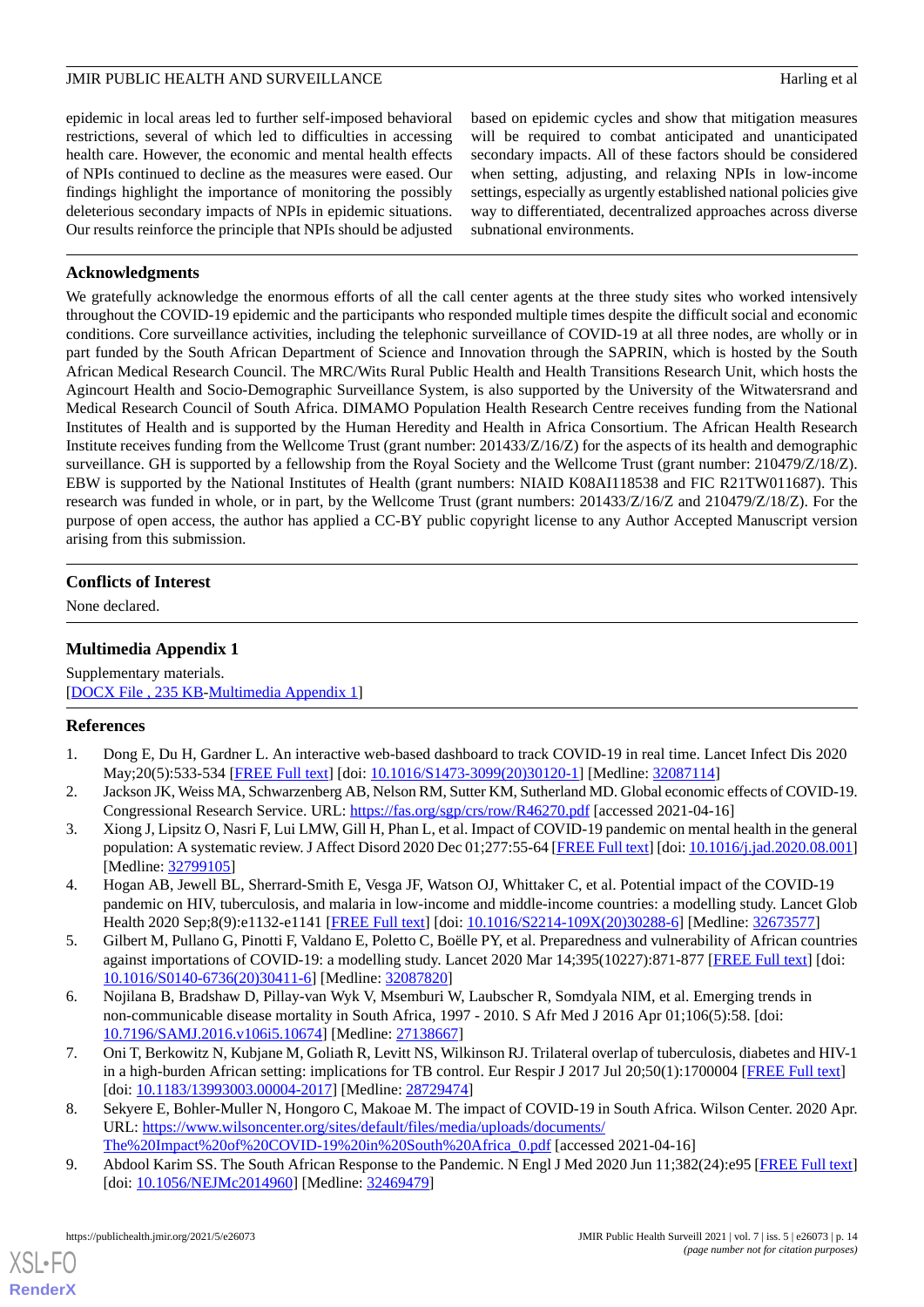- <span id="page-14-0"></span>10. National COVID-19 daily report, 1 September 2020. National Institute for Communicable Diseases. URL: [https://www.](https://www.nicd.ac.za/wp-content/uploads/2020/09/COVID-19-National-Daily-Report_Public_01092020.pdf) [nicd.ac.za/wp-content/uploads/2020/09/COVID-19-National-Daily-Report\\_Public\\_01092020.pdf](https://www.nicd.ac.za/wp-content/uploads/2020/09/COVID-19-National-Daily-Report_Public_01092020.pdf) [accessed 2020-09-19]
- <span id="page-14-1"></span>11. Coronavirus disease (COVID-19) : weekly epidemiological update, 30 August 2020. World Health Organization. URL: [https://www.who.int/docs/default-source/coronaviruse/situation-reports/20200831-weekly-epi-update-3.](https://www.who.int/docs/default-source/coronaviruse/situation-reports/20200831-weekly-epi-update-3.pdf?sfvrsn=d7032a2a_4) [pdf?sfvrsn=d7032a2a\\_4](https://www.who.int/docs/default-source/coronaviruse/situation-reports/20200831-weekly-epi-update-3.pdf?sfvrsn=d7032a2a_4) [accessed 2021-04-16]
- <span id="page-14-2"></span>12. Bradshaw D, Laubscher R, Dorrington RE, Groenewald P, Moultrie T. Report on weekly deaths in South Africa: 1 January - 1 September 2020 (Week 35). South African Medical Research Council. URL: [https://www.samrc.ac.za/sites/default/](https://www.samrc.ac.za/sites/default/files/files/2020-09-09/weekly1September2020.pdf) [files/files/2020-09-09/weekly1September2020.pdf](https://www.samrc.ac.za/sites/default/files/files/2020-09-09/weekly1September2020.pdf) [accessed 2021-04-16]
- <span id="page-14-3"></span>13. Seekings J, Nattrass N. Covid vs. democracy: South Africa's lockdown misfire. Journal of Democracy 2020;31(4):106-121. [doi: [10.1353/jod.2020.0059\]](http://dx.doi.org/10.1353/jod.2020.0059)
- <span id="page-14-4"></span>14. Lancaster L, Mulaudzi G. Rising protests are a warning sign for South Africa's government. 2020 Aug 06. URL: [https:/](https://issafrica.org/iss-today/rising-protests-are-a-warning-sign-for-south-africas-government) [/issafrica.org/iss-today/rising-protests-are-a-warning-sign-for-south-africas-government](https://issafrica.org/iss-today/rising-protests-are-a-warning-sign-for-south-africas-government) [accessed 2021-04-16]
- <span id="page-14-5"></span>15. Staunton C, Swanepoel C, Labuschaigne M. Between a rock and a hard place: COVID-19 and South Africa's response. J Law Biosci 2020 Jul 07;7(1):lsaa052 [[FREE Full text](http://europepmc.org/article/MED/32908671)] [doi: [10.1093/jlb/lsaa052\]](http://dx.doi.org/10.1093/jlb/lsaa052) [Medline: [32908671](http://www.ncbi.nlm.nih.gov/entrez/query.fcgi?cmd=Retrieve&db=PubMed&list_uids=32908671&dopt=Abstract)]
- <span id="page-14-6"></span>16. Nyasulu J, Pandya H. The effects of coronavirus disease 2019 pandemic on the South African health system: A call to maintain essential health services. Afr J Prim Health Care Fam Med 2020 Jul 22;12(1):e1-e5 [\[FREE Full text\]](http://europepmc.org/abstract/MED/32787396) [doi: [10.4102/phcfm.v12i1.2480](http://dx.doi.org/10.4102/phcfm.v12i1.2480)] [Medline: [32787396\]](http://www.ncbi.nlm.nih.gov/entrez/query.fcgi?cmd=Retrieve&db=PubMed&list_uids=32787396&dopt=Abstract)
- <span id="page-14-7"></span>17. Nkengasong JN, Mankoula W. Looming threat of COVID-19 infection in Africa: act collectively, and fast. Lancet 2020 Mar 14;395(10227):841-842 [\[FREE Full text\]](http://europepmc.org/abstract/MED/32113508) [doi: [10.1016/S0140-6736\(20\)30464-5\]](http://dx.doi.org/10.1016/S0140-6736(20)30464-5) [Medline: [32113508\]](http://www.ncbi.nlm.nih.gov/entrez/query.fcgi?cmd=Retrieve&db=PubMed&list_uids=32113508&dopt=Abstract)
- 18. Quaife M, van Zandvoort K, Gimma A, Shah K, McCreesh N, Prem K, CMMID COVID-19 Working Group, et al. The impact of COVID-19 control measures on social contacts and transmission in Kenyan informal settlements. BMC Med 2020 Oct 05;18(1):316 [\[FREE Full text](https://bmcmedicine.biomedcentral.com/articles/10.1186/s12916-020-01779-4)] [doi: [10.1186/s12916-020-01779-4\]](http://dx.doi.org/10.1186/s12916-020-01779-4) [Medline: [33012285\]](http://www.ncbi.nlm.nih.gov/entrez/query.fcgi?cmd=Retrieve&db=PubMed&list_uids=33012285&dopt=Abstract)
- 19. Egger D, Miguel E, Warren SS, Shenoy A, Collins E, Karlan D, et al. Falling living standards during the COVID-19 crisis: Quantitative evidence from nine developing countries. Sci Adv 2021 Feb 05;7(6):eabe0997 [\[FREE Full text\]](https://doi.org/10.1126/sciadv.abe0997) [doi: [10.1126/sciadv.abe0997](http://dx.doi.org/10.1126/sciadv.abe0997)] [Medline: [33547077\]](http://www.ncbi.nlm.nih.gov/entrez/query.fcgi?cmd=Retrieve&db=PubMed&list_uids=33547077&dopt=Abstract)
- <span id="page-14-17"></span>20. Pinchoff J, Austrian K, Rajshekhar N, Abuya T, Kangwana B, Ochako R, et al. Gendered economic, social and health effects of the COVID-19 pandemic and mitigation policies in Kenya: evidence from a prospective cohort survey in Nairobi informal settlements. BMJ Open 2021 Mar 03;11(3):e042749 [[FREE Full text](https://bmjopen.bmj.com/lookup/pmidlookup?view=long&pmid=33658260)] [doi: [10.1136/bmjopen-2020-042749](http://dx.doi.org/10.1136/bmjopen-2020-042749)] [Medline: [33658260](http://www.ncbi.nlm.nih.gov/entrez/query.fcgi?cmd=Retrieve&db=PubMed&list_uids=33658260&dopt=Abstract)]
- <span id="page-14-8"></span>21. Banda J, Dube A, Brumfield S, Amoah A, Crampin A, Reniers G, et al. Knowledge, risk perceptions, and behaviors related to the COVID-19 pandemic in Malawi. Demogr Res 2021 Mar 10;44:459-480 [[FREE Full text](https://www.demographic-research.org/volumes/vol44/20/44-20.pdf)] [doi: [10.4054/demres.2021.44.20](http://dx.doi.org/10.4054/demres.2021.44.20)]
- <span id="page-14-9"></span>22. Banda J, Dube AN, Brumfield S, Crampin AC, Reniers G, Amoah AS, et al. Controlling the first wave of the COVID-19 pandemic in Malawi: results from a panel study. medRxiv. Preprint posted online on February 23, 2021. [[FREE Full text\]](https://www.medrxiv.org/content/10.1101/2021.02.21.21251597v1.full-text) [doi: [10.1101/2021.02.21.21251597\]](http://dx.doi.org/10.1101/2021.02.21.21251597)
- <span id="page-14-11"></span><span id="page-14-10"></span>23. Macupe B. The Covid-19 view from rural Eastern Cape: 'The virus is still far from us'. Mail & Guardian. 2020 Mar 27. URL:<https://mg.co.za/article/2020-03-27-the-covid-19-view-from-rural-eastern-cape-the-virus-is-still-far-from-us/> [accessed 2021-04-16]
- 24. Gibson L, Rush D. Novel coronavirus in Cape Town informal settlements: Feasibility of using informal dwelling outlines to identify high risk areas for COVID-19 transmission from a social distancing perspective. JMIR Public Health Surveill 2020 Apr 06;6(2):e18844 [[FREE Full text\]](https://publichealth.jmir.org/2020/2/e18844/) [doi: [10.2196/18844](http://dx.doi.org/10.2196/18844)] [Medline: [32250283](http://www.ncbi.nlm.nih.gov/entrez/query.fcgi?cmd=Retrieve&db=PubMed&list_uids=32250283&dopt=Abstract)]
- <span id="page-14-13"></span><span id="page-14-12"></span>25. Spaull N, Ardington C, Bassier I, Bhorat H, Bridgman G, Brophy T, et al. Overview and findings: NIDS-CRAM synthesis report wave 1. National Income Dynamics Study – Coronavirus Rapid Mobile Survey. 2020 Jul 15. URL: [https://cramsurvey.](https://cramsurvey.org/wp-content/uploads/2020/07/Spaull-et-al.-NIDS-CRAM-Wave-1-Synthesis-Report-Overview-and-Findings-1.pdf) [org/wp-content/uploads/2020/07/Spaull-et-al.-NIDS-CRAM-Wave-1-Synthesis-Report-Overview-and-Findings-1.pdf](https://cramsurvey.org/wp-content/uploads/2020/07/Spaull-et-al.-NIDS-CRAM-Wave-1-Synthesis-Report-Overview-and-Findings-1.pdf) [accessed 2021-04-16]
- <span id="page-14-15"></span><span id="page-14-14"></span>26. Behavioural and health impacts of the COVID-19 pandemic in South Africa: Report-00-80-02. Statistics South Africa. URL: <http://www.statssa.gov.za/publications/Report-00-80-02/Report-00-80-022020.pdf> [accessed 2021-04-16]
- 27. Reddy SP, Sewpaul R, Mabaso M, Parker S, Naidoo I, Jooste S, et al. South Africans' understanding of and response to the COVID-19 outbreak: An online survey. S Afr Med J 2020 Aug 11;110(9):894-902 [\[FREE Full text\]](http://www.samj.org.za/index.php/samj/article/view/13049) [Medline: [32880275](http://www.ncbi.nlm.nih.gov/entrez/query.fcgi?cmd=Retrieve&db=PubMed&list_uids=32880275&dopt=Abstract)]
- <span id="page-14-16"></span>28. Leibbrandt M, Woolard I, de Villiers VL. Methodology: Report on NIDS wave 1. National Income Dynamics Study. 2009 Jul. URL:<http://www.nids.uct.ac.za/publications/technical-papers/108-nids-technical-paper-no1/file> [accessed 2021-04-16]
- 29. Kerr A, Ardington C, Burger R. Sample design and weighting in the NIDS-CRAM survey. National Income Dynamics Study – Coronavirus Rapid Mobile Survey. 2020 Jul 15. URL: [https://cramsurvey.org/wp-content/uploads/2020/07/](https://cramsurvey.org/wp-content/uploads/2020/07/REPORT-B-CRAM-Sample-Design-and-Weighting-in-the-NIDS-CRAM-survey_v7.pdf) [REPORT-B-CRAM-Sample-Design-and-Weighting-in-the-NIDS-CRAM-survey\\_v7.pdf](https://cramsurvey.org/wp-content/uploads/2020/07/REPORT-B-CRAM-Sample-Design-and-Weighting-in-the-NIDS-CRAM-survey_v7.pdf) [accessed 2021-04-16]
- 30. Spaull N, Daniels RC, Ardington C, Bassier I, Benhura M, Bridgman G, et al. Synthesis Report: NIDS-CRAM wave 3. National Income Dynamics Study – Coronavirus Rapid Mobile Survey. 2021 Feb 17. URL: [https://cramsurvey.org/wp-content/](https://cramsurvey.org/wp-content/uploads/2021/02/1.-Spaull-N.-Daniels-R.-C-et-al.-2021-NIDS-CRAM-Wave-3-Synthesis-Report.pdf) [uploads/2021/02/1.-Spaull-N.-Daniels-R.-C-et-al.-2021-NIDS-CRAM-Wave-3-Synthesis-Report.pdf](https://cramsurvey.org/wp-content/uploads/2021/02/1.-Spaull-N.-Daniels-R.-C-et-al.-2021-NIDS-CRAM-Wave-3-Synthesis-Report.pdf) [accessed 201-04-21]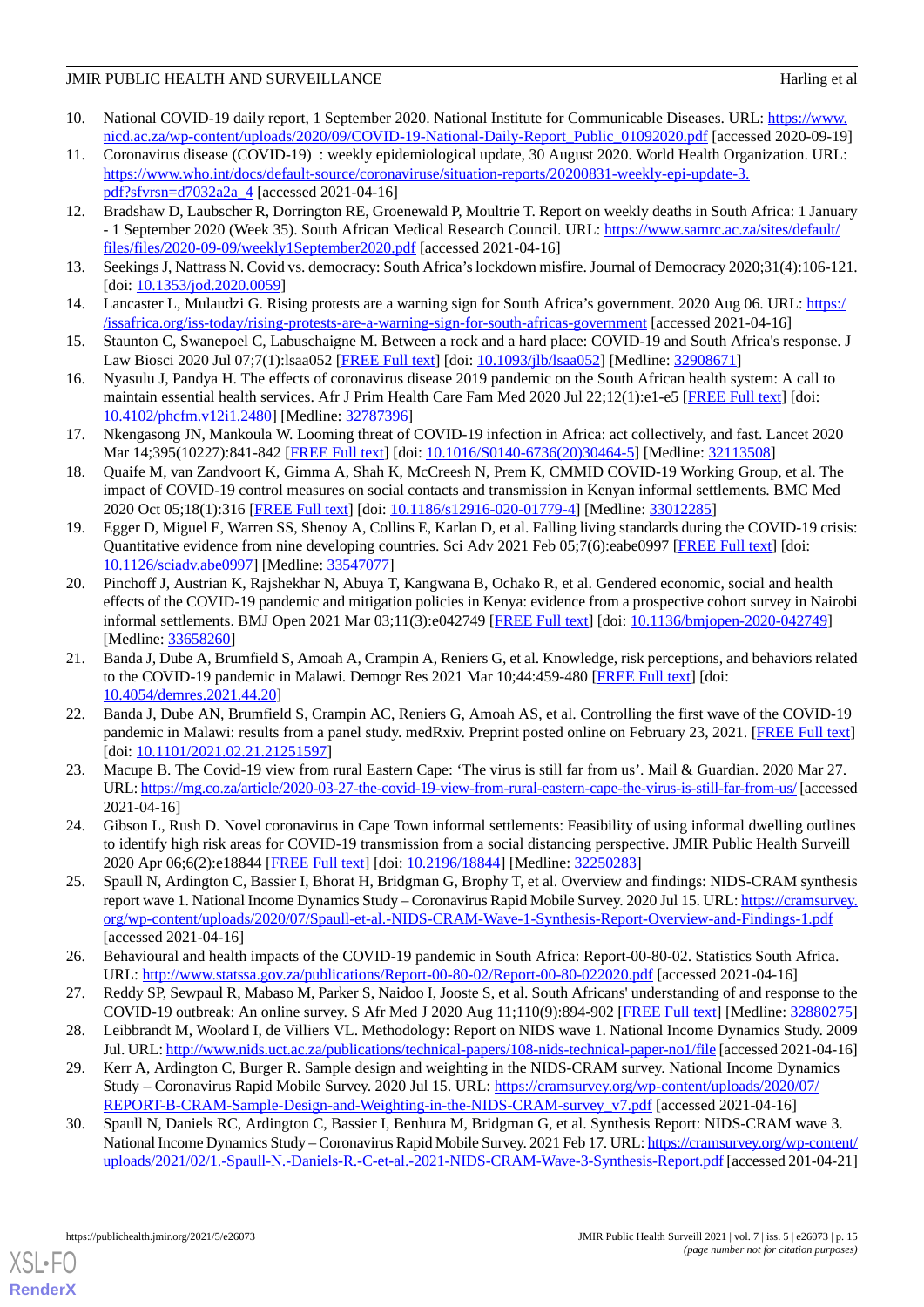- <span id="page-15-0"></span>31. Spaull N, Oyenubi A, Kerr A, Maughan-Brown B, Ardington C, Christian C, et al. Synthesis Report: NIDS-CRAM wave 2. National Income Dynamics Study – Coronavirus Rapid Mobile Survey. 2020 Aug 30. URL: [https://cramsurvey.org/](https://cramsurvey.org/wp-content/uploads/2020/10/1.-Spaull-et-al.-NIDS-CRAM-Wave-2-Synthesis-Report.pdf) [wp-content/uploads/2020/10/1.-Spaull-et-al.-NIDS-CRAM-Wave-2-Synthesis-Report.pdf](https://cramsurvey.org/wp-content/uploads/2020/10/1.-Spaull-et-al.-NIDS-CRAM-Wave-2-Synthesis-Report.pdf) [accessed 2021-04-16]
- <span id="page-15-2"></span><span id="page-15-1"></span>32. Visagie J, Turok I. Rural–urban inequalities amplified by COVID-19: evidence from South Africa. Area Development and Policy 2021 Jan 18;6(1):50-62 [\[FREE Full text\]](https://www.tandfonline.com/doi/full/10.1080/23792949.2020.1851143) [doi: [10.1080/23792949.2020.1851143](http://dx.doi.org/10.1080/23792949.2020.1851143)]
- 33. van der Berg S, Patel L, Bridgman G. Hunger in South Africa during 2020: Results from wave 3 of NIDS-CRAM. National Income Dynamics Study – Coronavirus Rapid Mobile Survey. 2021 Feb 17. URL: [https://cramsurvey.org/wp-content/](https://cramsurvey.org/wp-content/uploads/2021/02/10.-Van-der-Berg-S.-Patel-L.-Bridgman-G.-2021-Hunger-in-South-Africa-during-2020-Results-from-Wave-3-of-NIDS-CRAM-1.pdf) [uploads/2021/02/10.-Van-der-Berg-S.-Patel-L.-Bridgman-G.](https://cramsurvey.org/wp-content/uploads/2021/02/10.-Van-der-Berg-S.-Patel-L.-Bridgman-G.-2021-Hunger-in-South-Africa-during-2020-Results-from-Wave-3-of-NIDS-CRAM-1.pdf) [-2021-Hunger-in-South-Africa-during-2020-Results-from-Wave-3-of-NIDS-CRAM-1.pdf](https://cramsurvey.org/wp-content/uploads/2021/02/10.-Van-der-Berg-S.-Patel-L.-Bridgman-G.-2021-Hunger-in-South-Africa-during-2020-Results-from-Wave-3-of-NIDS-CRAM-1.pdf) [accessed 2021-04-16]
- <span id="page-15-4"></span><span id="page-15-3"></span>34. Kahn K, Collinson MA, Gómez-Olivé FX, Mokoena O, Twine R, Mee P, et al. Profile: Agincourt health and socio-demographic surveillance system. Int J Epidemiol 2012 Aug;41(4):988-1001 [\[FREE Full text](http://europepmc.org/abstract/MED/22933647)] [doi: [10.1093/ije/dys115\]](http://dx.doi.org/10.1093/ije/dys115) [Medline: [22933647](http://www.ncbi.nlm.nih.gov/entrez/query.fcgi?cmd=Retrieve&db=PubMed&list_uids=22933647&dopt=Abstract)]
- <span id="page-15-5"></span>35. Alberts M, Dikotope SA, Choma SR, Masemola ML, Modjadji SEP, Mashinya F, et al. Int J Epidemiol 2015 Oct;44(5):1565-1571. [doi: [10.1093/ije/dyv157\]](http://dx.doi.org/10.1093/ije/dyv157) [Medline: [26275454\]](http://www.ncbi.nlm.nih.gov/entrez/query.fcgi?cmd=Retrieve&db=PubMed&list_uids=26275454&dopt=Abstract)
- <span id="page-15-6"></span>36. Gareta D, Baisley K, Mngomezulu T, Smit T, Khoza T, Nxumalo S, et al. Cohort Profile Update: Africa Centre Demographic Information System (ACDIS) and population-based HIV survey. Int J Epidemiol 2021 Mar 03;50(1):33-34 [\[FREE Full](http://europepmc.org/abstract/MED/33437994) [text](http://europepmc.org/abstract/MED/33437994)] [doi: [10.1093/ije/dyaa264](http://dx.doi.org/10.1093/ije/dyaa264)] [Medline: [33437994](http://www.ncbi.nlm.nih.gov/entrez/query.fcgi?cmd=Retrieve&db=PubMed&list_uids=33437994&dopt=Abstract)]
- <span id="page-15-7"></span>37. Siedner MJ, Harling G, Derache A, Smit T, Khoza T, Gunda R, et al. Protocol: Leveraging a demographic and health surveillance system for Covid-19 Surveillance in rural KwaZulu-Natal. Wellcome Open Res 2020 Aug 25;5:109 [[FREE](http://europepmc.org/abstract/MED/32802963) [Full text\]](http://europepmc.org/abstract/MED/32802963) [doi: [10.12688/wellcomeopenres.15949.2](http://dx.doi.org/10.12688/wellcomeopenres.15949.2)] [Medline: [32802963](http://www.ncbi.nlm.nih.gov/entrez/query.fcgi?cmd=Retrieve&db=PubMed&list_uids=32802963&dopt=Abstract)]
- <span id="page-15-9"></span><span id="page-15-8"></span>38. Bhana A, Mntambo N, Gigaba SG, Luvuno ZPB, Grant M, Ackerman D, et al. Validation of a brief mental health screening tool for common mental disorders in primary healthcare. S Afr Med J 2019 Mar 29;109(4):278-283 [\[FREE Full text](http://www.samj.org.za/index.php/samj/article/view/13664)] [doi: [10.7196/SAMJ.2019.v109i4.13664\]](http://dx.doi.org/10.7196/SAMJ.2019.v109i4.13664) [Medline: [31084695](http://www.ncbi.nlm.nih.gov/entrez/query.fcgi?cmd=Retrieve&db=PubMed&list_uids=31084695&dopt=Abstract)]
- <span id="page-15-10"></span>39. The R Project for statistical computing. The R Foundation. URL: <http://www.R-project.org/> [accessed 2021-04-16]
- 40. Central data catalog. SAPRIN Data Repository. URL:<http://saprindata.samrc.ac.za/index.php/catalog> [accessed 2021-04-19]
- 41. Epstein JM, Parker J, Cummings D, Hammond RA. Coupled contagion dynamics of fear and disease: mathematical and computational explorations. PLoS One 2008;3(12):e3955. [doi: [10.1371/journal.pone.0003955\]](http://dx.doi.org/10.1371/journal.pone.0003955) [Medline: [19079607](http://www.ncbi.nlm.nih.gov/entrez/query.fcgi?cmd=Retrieve&db=PubMed&list_uids=19079607&dopt=Abstract)]
- <span id="page-15-11"></span>42. Weitz JS, Park SW, Eksin C, Dushoff J. Awareness-driven behavior changes can shift the shape of epidemics away from peaks and toward plateaus, shoulders, and oscillations. Proc Natl Acad Sci U S A 2020 Dec 22;117(51):32764-32771 [[FREE](http://europepmc.org/abstract/MED/33262277) [Full text\]](http://europepmc.org/abstract/MED/33262277) [doi: [10.1073/pnas.2009911117](http://dx.doi.org/10.1073/pnas.2009911117)] [Medline: [33262277](http://www.ncbi.nlm.nih.gov/entrez/query.fcgi?cmd=Retrieve&db=PubMed&list_uids=33262277&dopt=Abstract)]
- <span id="page-15-13"></span><span id="page-15-12"></span>43. Lin Q, Zhao S, Gao D, Lou Y, Yang S, Musa SS, et al. A conceptual model for the coronavirus disease 2019 (COVID-19) outbreak in Wuhan, China with individual reaction and governmental action. Int J Infect Dis 2020 Apr;93:211-216. [doi: [10.1016/j.ijid.2020.02.058\]](http://dx.doi.org/10.1016/j.ijid.2020.02.058) [Medline: [32145465\]](http://www.ncbi.nlm.nih.gov/entrez/query.fcgi?cmd=Retrieve&db=PubMed&list_uids=32145465&dopt=Abstract)
- <span id="page-15-14"></span>44. Collinson MA. Striving against adversity: the dynamics of migration, health and poverty in rural South Africa. Glob Health Action 2010 Jun 03;3(1):5080 [\[FREE Full text\]](http://europepmc.org/abstract/MED/20531981) [doi: [10.3402/gha.v3i0.5080](http://dx.doi.org/10.3402/gha.v3i0.5080)] [Medline: [20531981](http://www.ncbi.nlm.nih.gov/entrez/query.fcgi?cmd=Retrieve&db=PubMed&list_uids=20531981&dopt=Abstract)]
- <span id="page-15-15"></span>45. Siedner MJ, Kraemer JD, Meyer MJ, Harling G, Mngomezulu T, Gabela P, et al. Access to primary healthcare during lockdown measures for COVID-19 in rural South Africa: an interrupted time series analysis. BMJ Open 2020 Oct 05;10(10):e043763 [\[FREE Full text](https://bmjopen.bmj.com/lookup/pmidlookup?view=long&pmid=33020109)] [doi: [10.1136/bmjopen-2020-043763\]](http://dx.doi.org/10.1136/bmjopen-2020-043763) [Medline: [33020109](http://www.ncbi.nlm.nih.gov/entrez/query.fcgi?cmd=Retrieve&db=PubMed&list_uids=33020109&dopt=Abstract)]
- <span id="page-15-16"></span>46. Hofman K, Madhi S. The unanticipated costs of COVID-19 to South Africa's quadruple disease burden. S Afr Med J 2020 Jul 16;110(8):698-699 [\[FREE Full text](http://www.samj.org.za/index.php/samj/article/view/12719/13018)] [Medline: [32880282](http://www.ncbi.nlm.nih.gov/entrez/query.fcgi?cmd=Retrieve&db=PubMed&list_uids=32880282&dopt=Abstract)]
- <span id="page-15-17"></span>47. Schatz E, Gómez-Olivé X, Ralston M, Menken J, Tollman S. The impact of pensions on health and wellbeing in rural South Africa: does gender matter? Soc Sci Med 2012 Nov;75(10):1864-1873 [[FREE Full text](http://europepmc.org/abstract/MED/22884944)] [doi: [10.1016/j.socscimed.2012.07.004](http://dx.doi.org/10.1016/j.socscimed.2012.07.004)] [Medline: [22884944](http://www.ncbi.nlm.nih.gov/entrez/query.fcgi?cmd=Retrieve&db=PubMed&list_uids=22884944&dopt=Abstract)]
- 48. Duflo E. Child health and household resources in South Africa: Evidence from the old age pension program. Am Econ Rev 2000;90(2):393-398. [doi: [10.1257/aer.90.2.393\]](http://dx.doi.org/10.1257/aer.90.2.393) [Medline: [29053233\]](http://www.ncbi.nlm.nih.gov/entrez/query.fcgi?cmd=Retrieve&db=PubMed&list_uids=29053233&dopt=Abstract)
- 49. Lee A. Wuhan novel coronavirus (COVID-19): why global control is challenging? Public Health 2020 Feb;179:A1-A2 [[FREE Full text](http://europepmc.org/abstract/MED/32111295)] [doi: [10.1016/j.puhe.2020.02.001\]](http://dx.doi.org/10.1016/j.puhe.2020.02.001) [Medline: [32111295\]](http://www.ncbi.nlm.nih.gov/entrez/query.fcgi?cmd=Retrieve&db=PubMed&list_uids=32111295&dopt=Abstract)

# **Abbreviations**

**AHRI:** Africa Health Research Institute **CRAM:** Coronavirus Rapid Mobile Survey **DIMAMO:** Dikgale-Mamabolo-Mothiba **HDSS:** Health and Demographic Surveillance System **GAD-2:** Generalized Anxiety Disorder 2-item **MRC:** Medical Research Council **NIDS:** National Income Dynamics Study **NPI:** nonpharmaceutical intervention **PHQ-2:** Patient Health Questionnaire 2-item